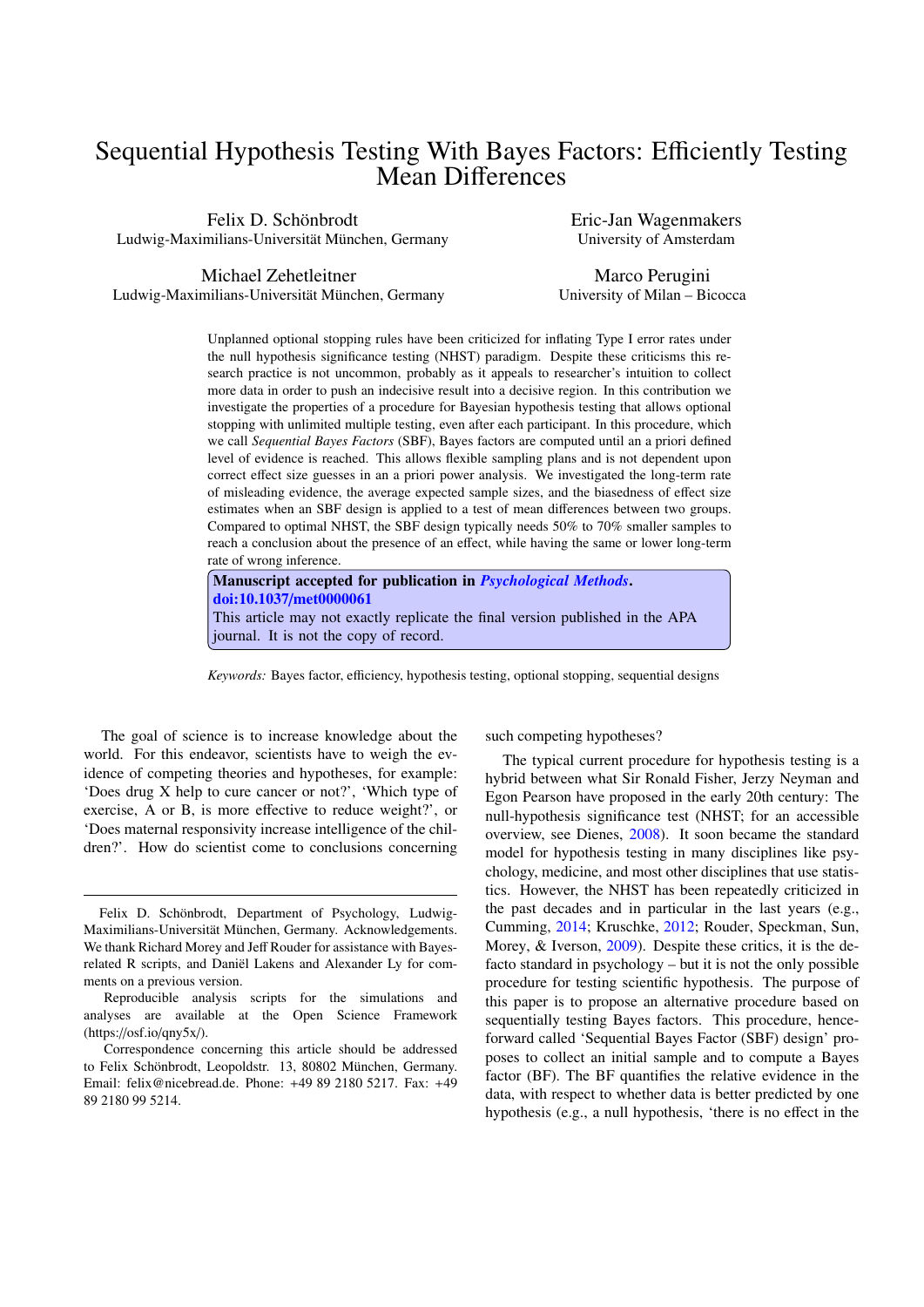population') or a competing hypothesis (e.g., 'there is a nonzero effect in the population'). Then, the sample size can be optionally increased and a new BF be computed until a predefined threshold of evidential strength is reached. A more detailed introduction of the procedure will be given below. This procedure does not presume a predefined and fixed sample size, but rather accumulates data until a sufficient certainty about the presence or absence of an effect is achieved. Hence, the SBF design applies an optional stopping rule on the sampling plan. This procedure has been proposed several times (e.g., Dienes, [2008;](#page-15-0) Kass & Raftery, [1995;](#page-16-1) Lindley, [1957;](#page-17-1) Wagenmakers, Wetzels, Borsboom, v. d. Maas, & Kievit, [2012\)](#page-18-0) and already has been applied in experimental studies (Matzke et al., [2015;](#page-17-2) Wagenmakers et al., [2012;](#page-18-0) Wagenmakers et al., [2015\)](#page-18-1).

From a Bayesian point of view the *interpretation* of a study only depends on the data at hand, the priors, and the specific model of the data-generating process (i.e., the likelihood function). In contrast to frequentist approaches it does not depend on the sampling intentions of the researcher, such as when to stop a study, or outcomes from hypothetical other studies that have not been conducted (e.g., Berger & Wolpert, [1988;](#page-15-2) Dienes, [2011;](#page-15-3) Kruschke, [2012\)](#page-16-0).

For *planning* a study, however, also for Bayesians it makes sense to investigate the outcomes from hypothetical studies by studying the properties of a Bayesian procedure under several conditions (Sanborn et al., [2014\)](#page-18-2). The goal of this paper is to investigate such properties of the SBF design via Monte-Carlo simulations. Throughout the paper we will refer to the scenario of testing the hypothesis of a two-group mean difference, where  $H_0$ :  $m_1 = m_2$ , and  $H_1$ :  $m_1 \neq m_2$ . The true effect size  $\delta$  expresses a standardized mean difference in the population.

The paper is organized as follows. In the first section, we describe three research designs: NHST with a priori power analysis, group sequential designs, and Sequential Bayes Factors. In the second section, we describe three properties of the SBF design that are investigated in our simulations: (1) the long-term rate of misleading evidence (i.e., 'How often do I get strong evidence for an effect although there is none, or strong evidence for  $H_0$  although there is an effect?'), (2) the necessary sample size to get evidence of a certain strength (i.e., a Bayesian power analysis), and (3) the biasedness of the effect size estimates (i.e., 'Do empirical effect size estimates over- or underestimate the true effect on average?'). The third section reports the results of our simulations, and shows how SBF performs on each of the three properties in comparison to the other two research designs. The fourth section gives some practical recommendations how to compute Bayes factors and how to use the SBF design. Finally, the fifth section discusses advantages and disadvantages of the SBF design.

#### Three Research Designs

In the following sections, we will describe and discuss three research designs: NHST with a priori power analysis, group sequential designs, and Sequential Bayes Factors. For illustration purposes, we introduce an empirical example to which we apply each research design. We used open data from the ManyLabs 1 project (Klein et al., [2014\)](#page-16-2), specifically the replication data of the retrospective gambler's fallacy study (Oppenheimer & Monin, [2009\)](#page-17-3). The data are available at the Open Science Framework (https://osf.io/[wx7ck](https://osf.io/wx7ck/)/). Theory predicts that participants will perceive unlikely outcomes to have come from longer sequences than more common outcomes. The original study investigated the scenario that participants observe a person rolling a dice and see that two times (resp. three times) in a row the number '6' comes up. After observing three 6s in a row ('three-6' condition), participants thought that the person has been rolling the dice for a longer time than after observing two 6s in a row ('two-6' condition). We chose this data set in favor of the NHST-PA method, as the population effect size (as estimated by the full sample of 5942 participants;  $d = 0.60, 95\%$  CI [0.55; 0.65]) is very close to the effect size of the original study (*d*  $= 0.69$ ). We drew random samples from the full pool of 5942 participants to simulate a fixed-*n*, a group sequential, and a SBF study.

# The NHST Procedure With a Priori Power Analysis and Some of Its Problems

In its current best-practice version (e.g., Cohen, [1988\)](#page-15-4), the Neyman-Pearson procedure entails the following steps:

- 1. Estimate the expected effect size from the literature, or define the minimal meaningful effect size.
- 2. A priori define the tolerated long-term rate of false positive decisions (usually  $\alpha = 5\%$ ) and the tolerated long-term rate of false negative decisions (usually  $\beta$ between 5% and 20%).
- 3. Run an a priori power analysis, which gives the necessary sample size to detect an effect (i.e., to reject  $H_0$ ) within the limits of the defined error rates.
- 4. Optionally, for confirmatory research: Pre-register the study and the statistical analysis that will be conducted.
- 5. Run the study with the sample size that was obtained from the a priori power analysis.
- 6. Do the pre-defined analysis and compute a *p* value. Reject the  $H_0$  if  $p < \alpha$ . Report a point estimate and the confidence interval for the effect size.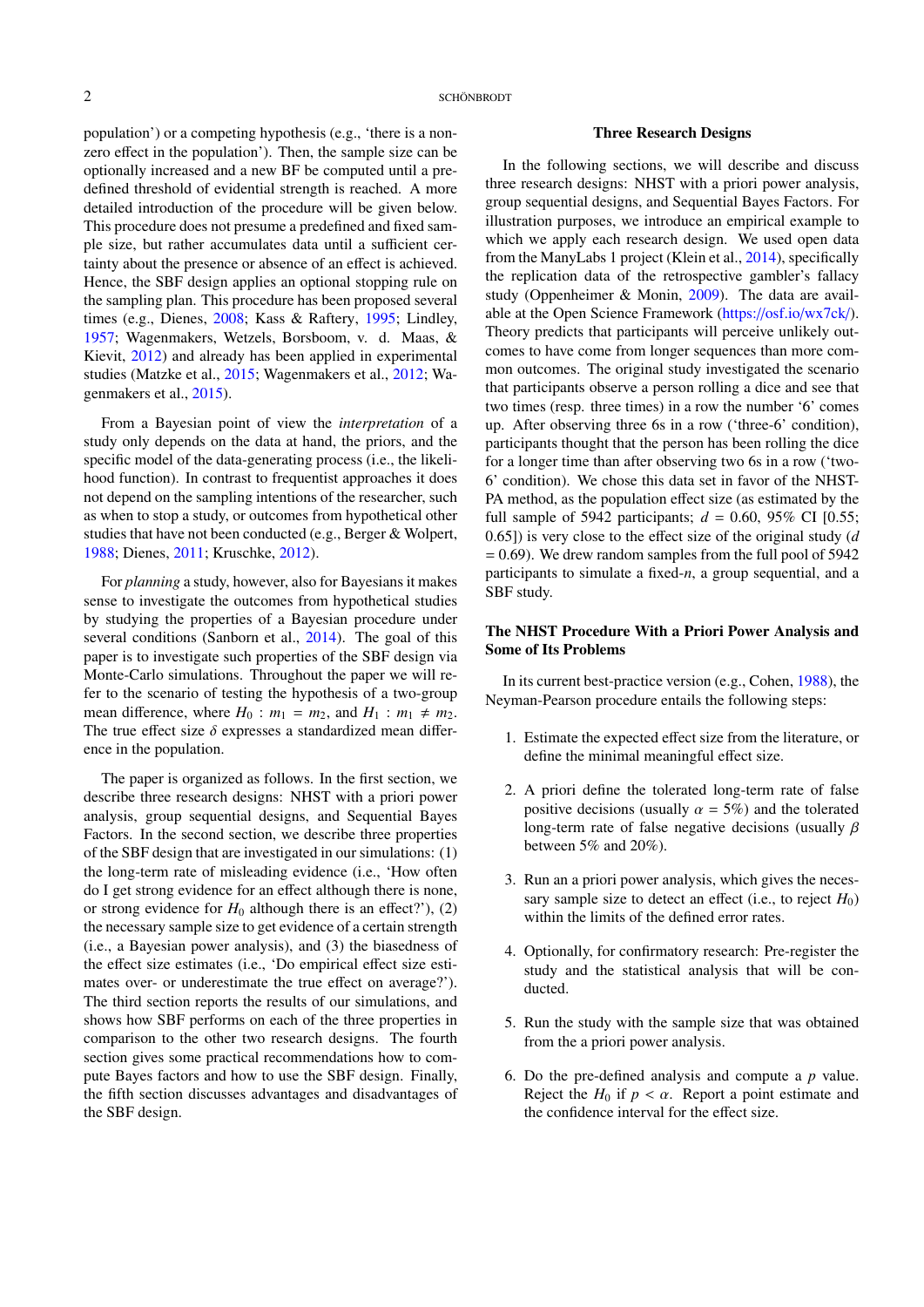Henceforward, this procedure will be called the *NHST-PA procedure* ('Null-Hypothesis Significance Test with a priori Power Analysis'). This type of sampling plan is also called a fixed-*n* design, as the sample size is predetermined and fixed.

Over the last years, psychology has seen a large debate about problems in current research practice. Many of these cover (intentionally or unintentionally) wrong applications of the NHST-PA procedure, such as too much flexibility in data analysis (Bakker, van Dijk, & Wicherts, [2012;](#page-15-5) Simmons, Nelson, & Simonsohn, [2011\)](#page-18-3), or even outright fraud (Simonsohn, [2013\)](#page-18-4). Other papers revive a general critique of the ritual of NHST (e.g., Cumming, [2014;](#page-15-1) Kline, [2004;](#page-16-3) Schmidt & Hunter, [1997;](#page-18-5) Wagenmakers, [2007\)](#page-18-6), which recognize that they are to a large part a reformulation of older critiques (e.g., Cohen, [1994\)](#page-15-6) which are a reformulation of even older articles (Bakan, [1966;](#page-15-7) Rozeboom, [1960\)](#page-17-4), which claim themselves that they are 'hardly original' (Bakan, [1966,](#page-15-7) p. 423).

The many theoretical arguments against NHST are not repeated here. We rather focus on three interconnected, practical problems with NHST, that partly are inherent to the method, and partly stem from an improper application of the method: The dependence of NHST-PA's performance on the a priori effect size estimate, the problem of 'nearly significant results', and the related temptation of optionally increasing the sample size.

Dependence of NHST-PA on the a priori effect size estimate. The efficiency and the quality of NHST-PA depends on how close the a priori effect size estimate is to the true effect size. If  $\delta$  is smaller than the assumed effect size, the proportion of Type II errors will increase. For example, if  $\delta$ is 25% *smaller* than expected, one has not enough power to reliably detect the actually smaller effect, and Type II errors will rise from 5% to about 24%. This problem can be tackled using a *safeguard power analysis* (Perugini, Gallucci, & Costantini, [2014\)](#page-17-5). This procedure takes into account that the effect size point estimates are surrounded by confidence intervals. Hence, if a researcher wants to run a more conclusive test of whether an effect can be replicated, he or she is advised to aim for the lower end of the initial effect size interval in order to have enough statistical power, even when the point estimate is biased upwards. Depending on the accuracy of the published effect size, the safeguard effect size can be considerably lower than the point estimate of the effect size.

Inserting conservative effect sizes into an a priori power analysis helps against increased Type II errors, but it has its costs. If the original point estimate indeed was correct, going for a conservative effect size would lead to sample sizes that are bigger than strictly needed. For example, if  $\delta$  is 25% *larger* than expected, the sample size prescribed by a safeguard power analysis will be about 1.5 times higher compared to an optimal sample size. Under many conditions, this represents an advantage rather than a problem. In fact, a side benefit of using safeguard power analysis is that the parameter of interest will be estimated more precisely. Nonetheless, it can be argued to be statistically inefficient insofar the sample size needed to reach the conclusion can be bigger than what could have been necessary.

Optimal efficiency can only be achieved when the a priori effect size estimate exactly matches the true effect size. Henceforward, we will use the label *optimal NHST-PA* for that ideal case which can represent a benchmark condition of maximal efficiency under the NHST paradigm. In other words, this is how good NHST can get.

**The '** $p = .08$  **problem'.** Whereas safeguard power analysis can be a good solution for an inappropriate a priori effect size estimate, it is not a solution for the 'almost significant' problem. Imagine you ran a study, and obtained a *p* value of .08. What do you do? Probably based on their 'Bayesian Id's wishful thinking' (Gigerenzer, Krauss, & Vitouch, [2004\)](#page-16-4), many researchers would label this finding, for example, as 'teetering on the brink of significance'.<sup>[1](#page-2-0)</sup> By doing so, the *p* value is interpreted as an indicator for the strength of evidence against  $H_0$  (or for  $H_1$ ). This interpretation would be incorrect from a Neyman-Pearson perspective (Gigerenzer et al., [2004;](#page-16-4) Hubbard, [2011\)](#page-16-5), but valid from a Fisherian perspective (Royall, [1997\)](#page-17-6), which reflects the confusion in the literature about what *p* values are and what they are not.

Such 'nearly significant' *p* values are not an actual problem of a proper NHST – it is just a possible result of a statistical procedure. But as journals tend to reject non-significant results, a *p* value of .08 can pose a real *practical* problem and a conflict of interest for researchers.<sup>[2](#page-2-1)</sup> By exploiting researcher degrees of freedom (Simmons et al., [2011\)](#page-18-3), *p* values can be tweaked ('*p*-hacking', Simonsohn, Nelson, & Simmons, [2014\)](#page-18-7), and the current system has incentives for *p*hacking (Bakker et al., [2012\)](#page-15-5).

Optionally increasing the sample size: A typical ques**tionable research practice.** Faced with the ' $p = .08$  problem', a researcher's intuition could suggest to increase the sample size and to see whether the *p* value drops below the .05 criterion. This intuition is correct from an accuracy point of view: More data leads to more precise estimates (e.g., Maxwell, Kelley, & Rausch, [2008;](#page-17-7) Schönbrodt & Perugini, [2013\)](#page-18-8). According to John, Loewenstein, and Prelec [\(2012\)](#page-16-6), optionally increasing the sample size when the results are not significant is one of the most common (questionable) research practices. Furthermore, Yu, Sprenger, Thomas, and Dougherty [\(2013\)](#page-18-9) showed empirically which

<span id="page-2-0"></span><sup>1</sup>http://mchankins.wordpress.com/2013/04/21/still-notsignificant-2/

<span id="page-2-1"></span><sup>&</sup>lt;sup>2</sup>There have been recent calls for changes in editorial policies, in a way that studies with any *p* value can be published as long as they are well-powered (van Assen, van Aert, Nuijten, & Wicherts, [2014\)](#page-18-10). Furthermore, several journals started to accept registered reports, which publish results independent of their outcome (e.g., Chambers, [2013;](#page-15-8) Nosek & Lakens, [2014\)](#page-17-8).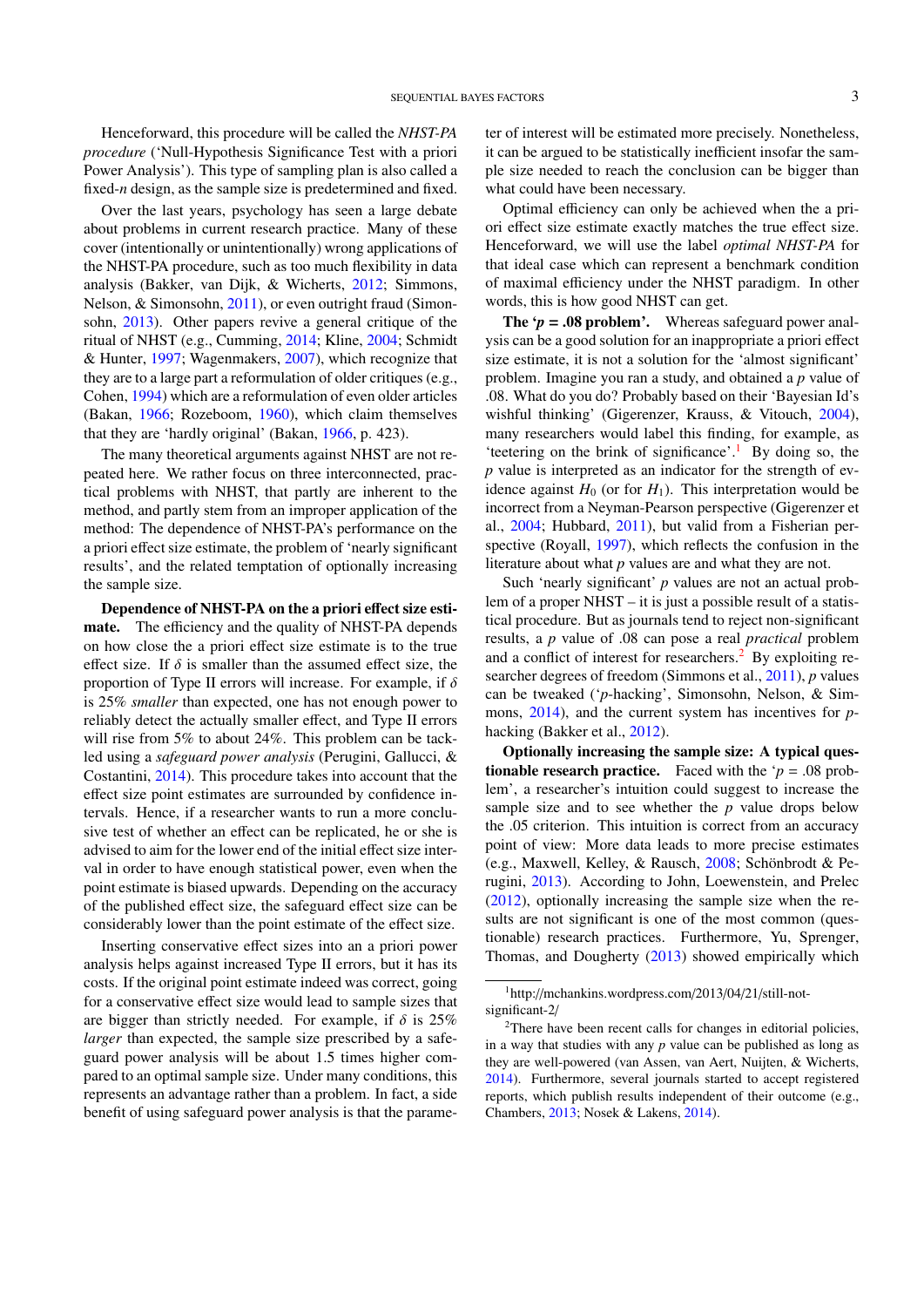(incorrect) heuristics researchers used in their optional stopping practice. Adaptively increasing the sample size can be also framed as a framework of multiple testing – one conducts an interim test, and based on the *p* value data collection is either stopped (if  $p < .05$ ), or the sample size is increased if the *p* value is in a promising region (e.g., if  $.05 < p < .10$ ; Murayama, Pekrun, & Fiedler, [2013\)](#page-17-9).

However, this practice of unplanned multiple testing is not allowed in the classical NHST paradigm, as it increases Type I error rates (Armitage, McPherson, & Rowe, [1969\)](#page-15-9). Of course one can calculate statistics during data collection, but the results of these tests must *not* have any influence on optionally stopping data collection. If an interim test *with* optional stopping is performed, and the first test was done at a 5% level, already a 5% Type I error is spent. It should be noted that the increase in Type I error is small for a single interim test when there is a promising result (it increases from 5% to 7.1%, cf. Murayama et al., [2013\)](#page-17-9). However, the increase depends on how many interim tests are performed and with enough interim tests the Type I error rate can be pushed towards 100% (Armitage et al., [1969;](#page-15-9) Proschan, Lan, & Wittes, [2006\)](#page-17-10).

The empirical example in the NHST-PA design. In this section, we demonstrate how the NHST-PA procedure would have been applied to the empirical example.

*Method and participants.* An a priori power analysis with an expected effect size of  $d = 0.69$ , Type I error rate of 5%, and a statistical power of 95% resulted in a necessary sample size of  $n = 56$  in each group.

**Results.** A *t*-test for independent groups rejected  $H_0$  $(t(77.68)=3.72, p < .001)$ , indicating a significant group difference in the expected direction (two-6:  $M = 1.86$ ,  $SD =$ 1.42; three-6:  $M = 3.54$ ;  $SD = 3.05$ ). The effect size in the sample was *d* = 0.70, 95% CI [0.32; 1.09].

## Group Sequential Designs

Optionally increasing the sample size is considered a questionable research practice in the fixed-*n* design, as it increases the rate of false-positive results. If the interim tests are planned a-priori, however, multiple testing is possible under the NHST paradigm. Several extensions of the NHST paradigm have been developed for that purpose. The most common sequential designs are called *group sequential (GS) designs* (e.g., Lai, Lavori, & Shih, [2012,](#page-16-7) Proschan et al.,  $2006$ ).<sup>[3](#page-3-0)</sup> In a GS design, the number and the sample sizes of the interim tests (e.g., at  $n_1$ =25,  $n_2$ =50, and  $n_3$  = 75) and a final test (e.g., at  $n_{max} = 100$ ) are planned a priori. The sample size spacings of the interim tests and critical values for the test statistic at each stage are designed in a way that the overall Type I error rate is controlled at, say, 5%. If the test statistic exceeds an upper boundary at an interim test, data collection is stopped early, as the effect is strong enough that it is already reliably detected in the smaller sample ('stopping

for efficacy'). If the test statistic falls short of the boundary, data collection is continued until the next interim test, or the final test is due. Some GS designs also allow for 'stopping for futility', when the test statistic falls below a lower boundary. In this case it is unlikely that even with the maximal sample size  $n_{max}$  an effect can be detected. The more often interim tests are performed, the higher the maximal sample size must be in order to achieve the same power as a fixed-*n* design without interim tests. But if an effect exists, there is a considerable chance of stopping earlier than at *nmax*. Hence, on average, GS designs need less participants compared to NHST-PA with the same error rates.

If done correctly, GS designs can be a partial solution to the ' $p = .08$  problem'. However, all sequential designs based on NHST have one property in common: They have a limited number of tests, which in the case of GS designs has to be defined a priori. But what do you do when your *final* test results in  $p = .08$ ? Once the final test is done, all Type I error has been spent, and the same problem arises again.

The example in the GS design. We demonstrate below how the GS procedure would have been applied to the empirical example:

*Method and participants.* We employed a group sequential design with four looks (three interim looks plus the final look), with a total Type I error rate of 5% and a statistical power of 95%. Necessary sample sizes and critical boundaries were computed using the default settings of the *gsDesign* package (Anderson, [2014\)](#page-15-10). The planned sample sizes were  $n = 16, 31, 46,$  and 61 in each group for the first to the fourth look, with corresponding critical two-sided *p*-values of .0016, .0048, .0147, and .0440.

*Results.* The first and the second interim test failed to reject *H*<sup>0</sup> at the critical level ( $p_1 = .0304$ ;  $p_2 = .0052$ ). As the *p*-value fell below the critical level at the third interim test ( $p_3$ )  $= .0003$ ), we rejected  $H_0$  and stopped sampling. Hence, the final sample consisted of  $n = 46$  participants in each group (two-6:  $M = 1.71$ ,  $SD = 1.48$ ; three-6:  $M = 3.50$ ;  $SD =$ 2.85).

# Sequential Bayes Factors: An Alternative Hypothesis Testing Procedure

Under the NHST paradigm it is not allowed to increase sample size after you have run your (last planned) hypothesis test. This section elaborates on an alternative way of choosing between competing hypotheses, that sets *p* values and NHST completely aside and allows unlimited multiple testing: Sequential Bayes Factors (SBF).

<span id="page-3-0"></span><sup>&</sup>lt;sup>3</sup>An accessible introduction to GS designs is provided by Lakens [\(2014\)](#page-16-8), who also gives advice on how to plan GS designs in practice. Beyond GS designs other sequential designs have been proposed, such as adaptive designs (e.g., Lai et al., [2012\)](#page-16-7), or a flexible sequential strategy based on *p*-values (Frick, [1998\)](#page-16-9), which are not discussed here.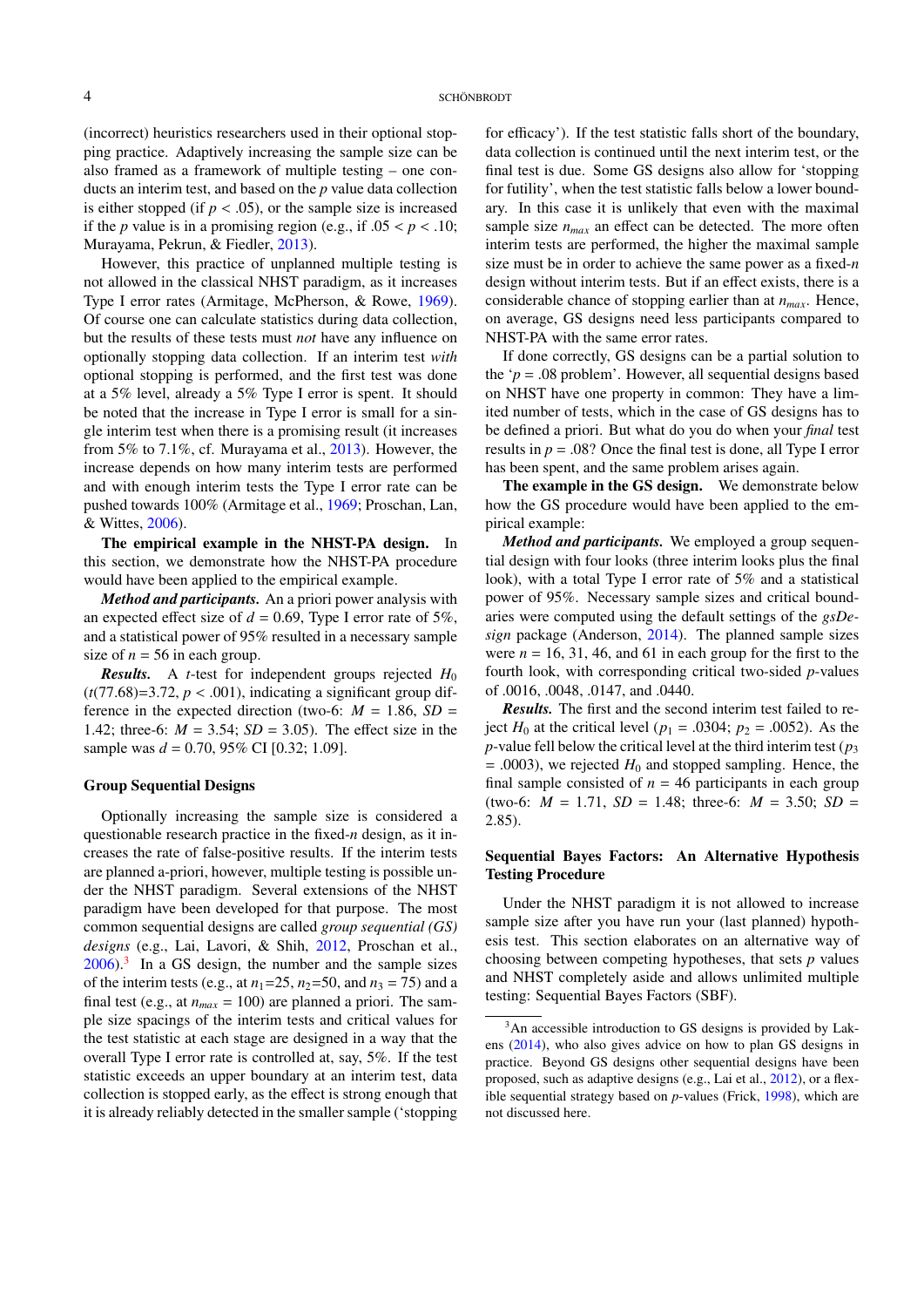NHST focuses on how incompatible the actual data (or more extreme data) are with the  $H_0$ . In Bayesian hypothesis testing via BFs, in contrast, it is assessed whether the data at hand are more compatible with  $H_0$  or an alternative hypothesis *H*<sup>1</sup> (Berger, [2006;](#page-15-11) Dienes, [2011;](#page-15-3) Jeffreys, [1961;](#page-16-10) Wagenmakers, [2007\)](#page-18-6). BFs provide a numerical value that quantifies how well a hypothesis predicts the empirical data relative to a competing hypothesis. Hence, the BF belongs to the larger family of likelihood ratio tests, and the SBF resembles the sequential probability ratio test proposed by Wald and Wolfowitz [\(1948\)](#page-18-11). Formally, BFs are defined as:

$$
BF_{10} = \frac{p(D|H_1)}{p(D|H_0)}\tag{1}
$$

For example, if the  $BF_{10}$  is 4, this indicates: 'These empirical data  $D$  are 4 times more probable if  $H_1$  were true than if  $H_0$  were true'. A BF<sub>10</sub> between 0 and 1, in contrast, indicates support for the  $H_0$ .

BFs can be calculated once for a finalized data set. But it has also repeatedly been proposed to employ BFs in sequential designs with optional stopping rules, where sample sizes are increased until a BF of a certain size has been achieved (Dienes, [2008;](#page-15-0) Kass & Raftery, [1995;](#page-16-1) Lindley, [1957;](#page-17-1) Wagenmakers et al., [2012\)](#page-18-0). While unplanned optional stopping is highly problematic for NHST, it is not a problem for Bayesian statistics. For example, Edwards, Lindman, and Savage [\(1963\)](#page-15-12) state, 'the rules governing when data collection stops are irrelevant to data interpretation. It is entirely appropriate to collect data until a point has been proven or disproven, or until the data collector runs out of time, money, or patience' (p. 193; see also Lindley, [1957\)](#page-17-1).[4](#page-4-0)

Although many authors agree about the theoretical advantages of BFs, until recently it was complicated and unclear how to compute a BF even for the simplest standard designs (Rouder, Morey, Speckman, & Province, [2012\)](#page-17-11). Fortunately, over the last years BFs for several standard designs have been developed (e.g., Dienes, [2014;](#page-15-13) Gönen, Johnson, Lu, & Westfall, [2005;](#page-16-11) Kuiper, Klugkist, & Hoijtink, [2010;](#page-16-12) Morey & Rouder, [2011;](#page-17-12) Mulder, Hoijtink, & de Leeuw, [2012;](#page-17-13) Rouder et al., [2012,](#page-17-11) [2009\)](#page-17-0). In the current simulations, we use the *default Bayes factor* proposed by Rouder et al. [\(2009\)](#page-17-0). This BF tests  $H_0$ :  $m_1 = m_2$  against  $H_1$ :  $\delta \sim$  Cauchy(*r*), where *r* is a scale parameter that controls the width of the Cauchy  $\frac{5}{5}$  $\frac{5}{5}$  $\frac{5}{5}$  distribution. This prior distribution defines the plausibility of possible effect sizes under  $H_1$  (more details below).

The SBF procedure can be outlined as following:

1. Define a priori a threshold which indicates the requested decisiveness of evidence, for example a  $BF_{10}$ of 10 for  $H_1$  and the reciprocal value of  $1/10$  for  $H_0$ (e.g., 'When data indicate that data are 10 times more likely under the  $H_1$  than under  $H_0$ , or vice versa, I stop sampling.'). Henceforward, these thresholds are referred to as ' $H_0$  boundary' and ' $H_1$  boundary'.

- 2. Choose a prior distribution for the effect sizes under  $H<sub>1</sub>$ . This distribution describes the plausibility that effects of certain sizes exist.
- 3. Optionally, for confirmatory research: Pre-register the study along with the predefined threshold and prior effect size distribution.
- 4. Run a minimal number of participants (e.g., *nmin* = 20 per group), increase sample size as often as desired and compute a BF at each stage (even after each participant).
- 5. As soon as one of the thresholds defined in step 1 is reached or exceeded (either the  $H_0$  boundary or the  $H_1$ boundary), stop sampling and report the final BF. As a Bayesian effect size estimate, report the mean and the highest posterior density (HPD) interval of the posterior distribution of the effect size estimate, or plot the entire posterior distribution.

Figure [1](#page-5-0) shows some exemplary trajectories of how a  $BF_{10}$ could evolve with increasing sample size. The true effect size was  $\delta = 0.4$ , and the threshold was set to 30, resp. 1/30.

Selecting a threshold. As a guideline, verbal labels for BFs ('grades of evidence'; Jeffreys, [1961,](#page-16-10) p. 432) have been suggested (Jeffreys, [1961,](#page-16-10) Kass & Raftery, [1995;](#page-16-1) see also Lee & Wagenmakers,  $2013$ ). If  $1 < BF < 3$ , the BF indicates *anecdotal evidence*, 3 < BF < 10 *moderate evidence*, 10 < BF < 30 *strong evidence*, and BF > 30 *very strong evidence*. (Kass & Raftery, [1995,](#page-16-1) suggest 20 as threshold for 'strong evidence').

**Selecting an effect size prior for**  $H_1$ **.** For the calculation of the BF prior distributions must be specified, which quantify the plausibility of parameter values. In the default BF for *t* tests (Morey & Rouder, [2011,](#page-17-12) [2015;](#page-17-15) Rouder et al., [2009\)](#page-17-0) which we employ here, the plausibility of effect sizes (expressed as Cohen's *d*) is modeled as a Cauchy distribution, which is called a JZS prior. The spread of the distribution can be adjusted with the *scale parameter r*. Figure [2](#page-5-1) shows the Cauchy distributions for the three default values shows the Cauchy distributions for the three default values<br>provided in the *BayesFactor* package ( $r = \sqrt{2}/2$ , 1, and  $\sqrt{2}$ ).<br>Higher *r* values lead to fatter tails, which corresponds to a Higher  $r$  values lead to fatter tails, which corresponds to a higher plausibility of large effect sizes under the *H*1.

The family of JZS priors was constructed based on general desiderata (ly\_harold\_inpress; e.g., Bayarri, Berger, Forte, & García-Donato, [2012;](#page-15-14) Jeffreys, [1961\)](#page-16-10), without recourse to substantive knowledge about the specifics of the problem at hand, and in this sense it is an objective prior (Rouder et al.,

<span id="page-4-0"></span><sup>4</sup>Recently, it has been debated whether BF are also biased by optional stopping rules (Sanborn & Hills, [2013;](#page-18-12) Yu et al., [2013\)](#page-18-9). For a rebuttal of these positions, see Rouder [\(2014\)](#page-17-16), and also the reply by Sanborn et al. [\(2014\)](#page-18-2).

<span id="page-4-1"></span><sup>5</sup>The Cauchy distribution is a *t*-distribution with one degree of freedom.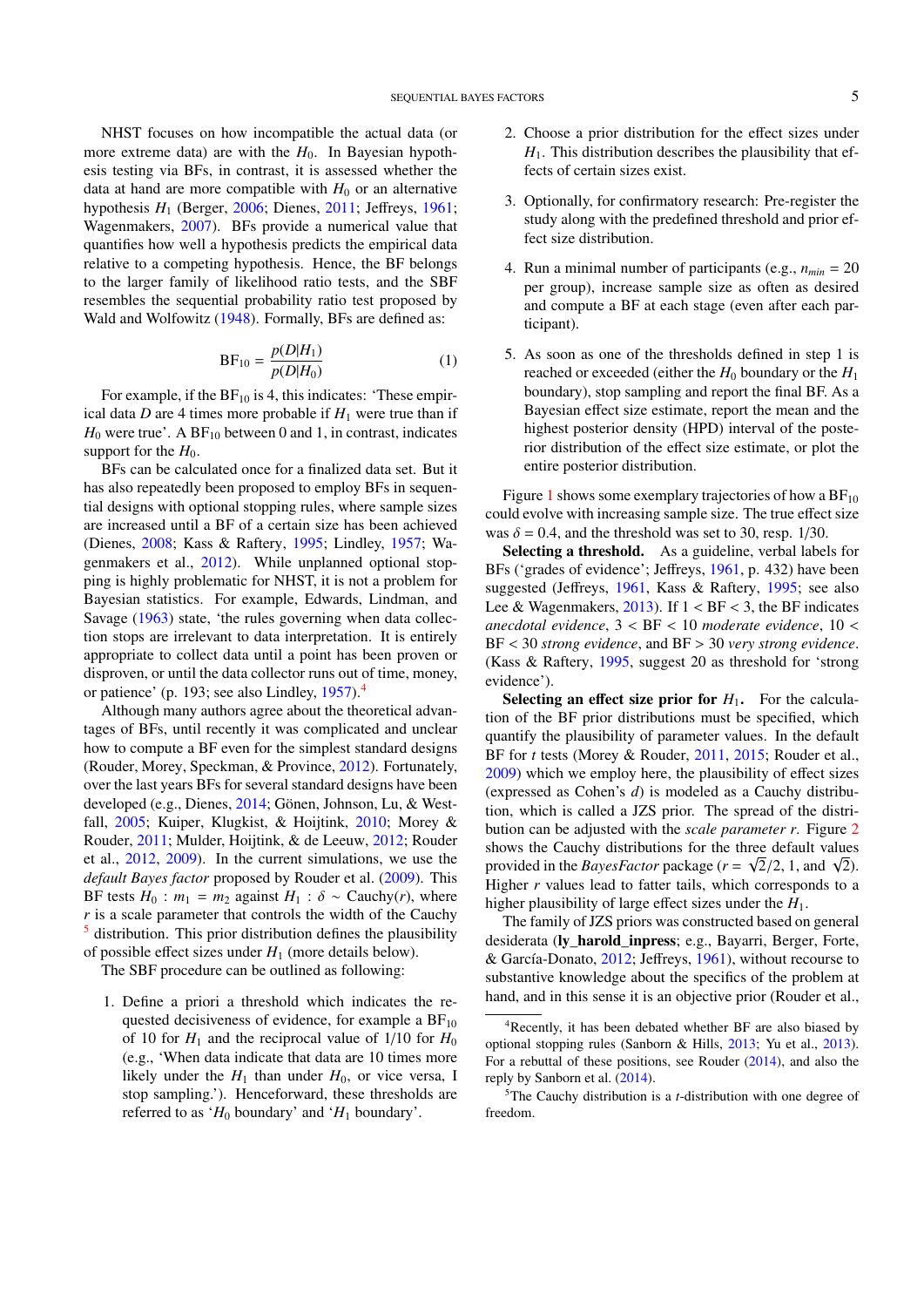## 6 SCHÖNBRODT

<span id="page-5-0"></span>

*Figure 1*. Exemplary trajectories of the  $BF_{10}$  for a two-group mean difference with a true effect size of  $\delta = 0.4$  and scale parameter  $r = 1$ . The density curve on the top shows the distribution of sample sizes at the termination point at  $BF_{10} \ge 30$ .

<span id="page-5-1"></span>

*Figure 2*. Cauchy distribution for the distribution of effect sizes under  $H_1$ .

[2009\)](#page-17-0). Consequently, the default JZS priors can be used as a non-informative reference-style analysis. However, Rouder

et al. [\(2009\)](#page-17-0) recommend to incorporate prior knowledge if available, either by tuning the width of the Cauchy prior (see Figure [2\)](#page-5-1), or by choosing a different distribution for the prior. For example, Dienes, [2014](#page-15-13) suggests to use a (half-)normal or a bounded uniform prior distribution which is tuned to prior knowledge about the underlying parameter (see also Hoijtink, [2012,](#page-16-13) for a data-based choice of prior scales).

One of the most often-heard critiques of Bayesian approaches is about the necessity to choose a prior distribution of the parameters (e.g., Simmons et al., [2011\)](#page-18-3). While the prior only has a relatively modest impact on Bayesian parameter estimation (any reasonable prior is quickly overwhelmed by the data; e.g., wetzels\_bayesian\_inpress), it exerts a lasting influence on BFs (e.g., Sinharay & Stern, [2002\)](#page-18-13). Hence, the resulting strength of evidence partly depends on the specification of the model through the choice of the prior. For this reason, Jeffreys [\(1961\)](#page-16-10) already pointed out the inevitability of an informed choice of priors for the purpose of hypothesis testing: Different questions, formalized as different specifications of  $H_1$ , lead to different answers (see also ly\_harold\_inpress).

However, similar and sensible questions will lead to similar and sensible answers. Furthermore, the influence of the prior is not unlimited when justifiable priors are used, and it would be deceiving to claim that any BF result can be crafted just by choosing the 'right' prior. For example, changing the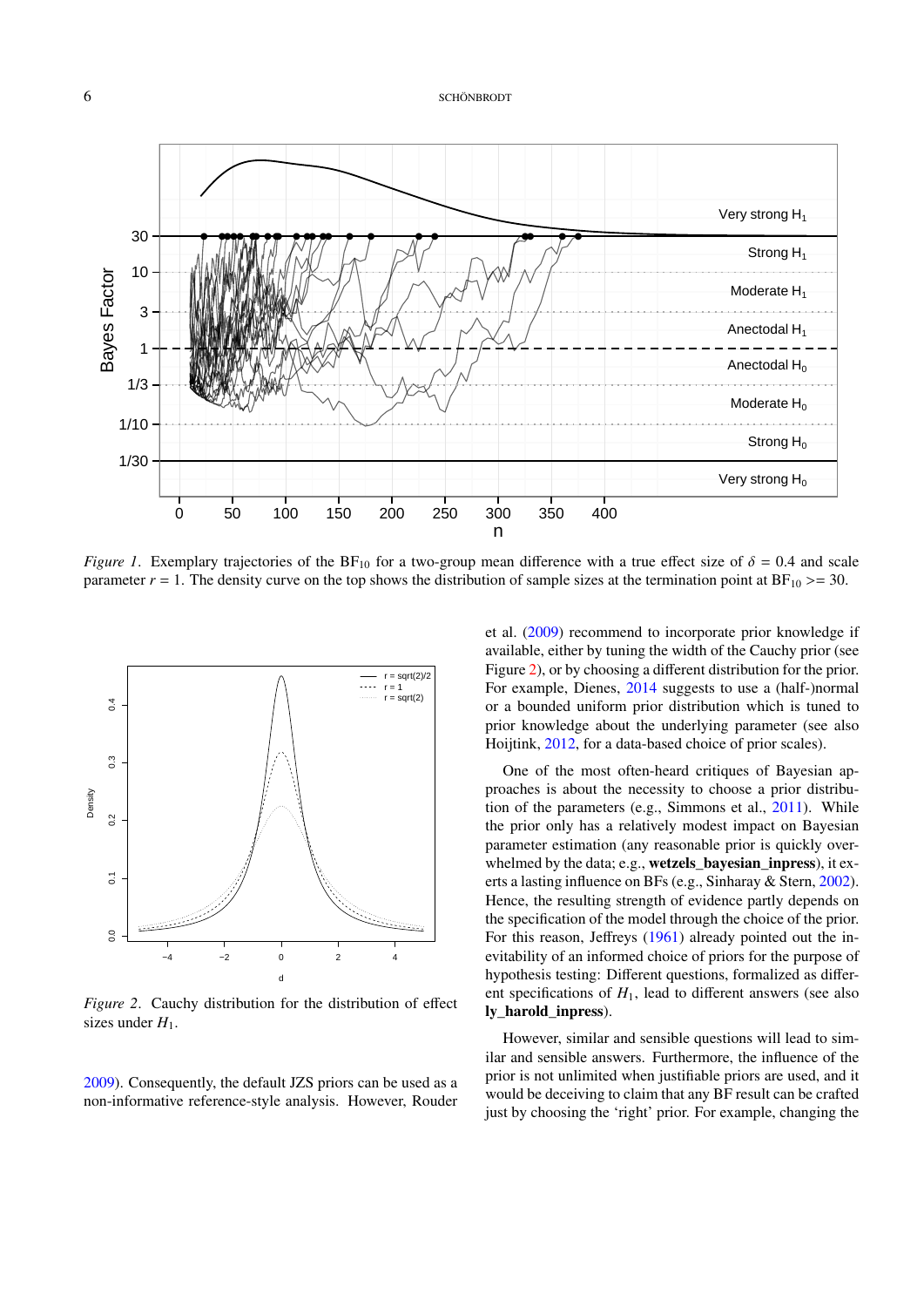<span id="page-6-0"></span>30

scale parameter *r* from the lowest ( $\sqrt{2}/2$ ) to the highest ( $\sqrt{2}$ ) default value of the *Rayes Eactor* package maximally changes default value of the *BayesFactor* package maximally changes the BF by a factor of 2 (Schönbrodt, [2014\)](#page-18-14). In the rare cases where one prior leads to a BF favoring  $H_1$  and another prior to favoring  $H_0$ , BFs typically are in the 'anecdotal' region of evidence and do not provide strong evidence for either hypothesis.

Practically, we see three possibilities to tackle the impact of priors on the SBF design and to forestall objections of a skeptical audience. First, without strong prior evidence for the expected effect size, we recommend to stick to a default setting (e.g., the JZS prior with  $r = 1$ ) to avoid suspicion of cherry-picking a 'favorable' prior. Second, one should do a sensitivity analysis, which calculates a BF for a range of priors (Kass & Raftery, [1995;](#page-16-1) Spiegelhalter & Rice, [2009\)](#page-18-15). If the conclusion of the BF is invariant to reasonable changes in the prior, then the results are said to be robust. Third, one could even include a sensitivity threshold within the SBF design: Only stop, when all BFs from a predefined *set* of priors exceed the threshold.

The example in the SBF design. Here we demonstrate how the SBF procedure would have been applied to the empirical example. (For other applications of the SBF design to real data, see Matzke et al., [2015,](#page-17-2) Wagenmakers et al., [2012.](#page-18-0))

*Method and participants.* We employed a Sequential Bayes Factor design, where Bayes factors (BFs) are computed repeatedly during data collection, until the BF exceeds an a priori defined grade of evidence. The minimum sample size was set to  $n_{min} = 20$  in each group, and the critical  $BF_{10}$  for stopping the sequential sampling was set to 10 (resp. 1/10). We used the JZS default BF (Rouder et al., [2009\)](#page-17-0) implemented in the *BayesFactor* package for R (Morey & Rouder,  $2015$ ) with a scale parameter of  $r = 1$  for the effect size prior. We computed the BF after each new participant, and the critical upper boundary was exceeded with a sample of 32 participants in each condition.

*Results.* The final  $BF_{10}$  was 11.3 in favor of  $H_1$ , providing strong support for the existence of a group difference in the expected direction (two-6:  $M = 1.90$ ,  $SD = 1.64$ ; three-6: M  $= 3.88$ ; *SD* = 3.24). The evolution of the BF<sub>10</sub> can be seen in Figure [3.](#page-6-0) As an additional sensitivity analysis, we computed the BF for the other two default priors of the *BayesFactor* package  $(r = sqrt(2)/2$ :  $BF_{10} = 12.1$ ;  $r = sqrt(2)$ :  $BF_{10} =$ 9.6). Hence, the conclusion is robust with respect to reasonable variations of the effect size prior. The mean posterior effect size in the final sample was Cohen's  $d = 0.72$ , with a 95% highest posterior density (HPD) interval of [0.22; 1.21].

## Method

Three research designs have been introduced (NHST-PA, GS, and SBF). If these research designs are employed on a regular basis, they have several long-term properties, of which three will be investigated: (1) the long-term rate of



*Figure 3*. Evolution of the Bayes factor for the comparison of the two experimental groups in the empirical example.

misleading evidence, (2) the average necessary sample size to get evidence of a certain strength, and (3) the biasedness of the effect size estimates. The following sections will introduce each property with respect to the SBF design, as well as the specific settings of the simulations.

## Property 1: False Positive Evidence and False Negative Evidence in the SBF Design

In the asymptotic case (i.e., with large enough samples), the BF<sub>10</sub> converges either to zero (if  $H_0$  is true) or to infinity (if an effect is present; Morey & Rouder, [2011,](#page-17-12) Rouder et al., [2012\)](#page-17-11), a property called *consistency* (Berger, [2006\)](#page-15-11). Hence, with increasing sample size every SBF will converge towards (and across) the correct boundary.

However, before the asymptotic case is reached any random sample can contain misleading evidence (Royall, [2000\)](#page-17-17). In the case of the SBF design this would mean that the BF hits the incorrect boundary. For example, all displayed tra-jectories of Figure [1](#page-5-0) hit the correct  $H_1$  boundary, but it can be seen that one of these trajectories would have prematurely hit the wrong  $H_0$  boundary if the boundary had been set to 1/10 instead of 1/30.

Consequently, wrong inference is not unique to NHST – every inference procedure can produce 'false positives' and 'false negatives': False positive evidence (FPE) happens when the  $H_1$  boundary is hit although in reality  $H_0$  is true, false negative evidence (FNE) happens when the  $H_0$  boundary is hit although in reality  $H_1$  is true. It is important to note that in the cases of misleading evidence the proper interpretation of the result has been made (although it leads to an incorrect conclusion): 'It is the evidence itself that is misleading' (Royall, [2004,](#page-17-18) p. 124).

To be very clear: The SBF is not a 'fusion' of Bayesian and frequentist methods, but both can provide false positive evidence (or Type I errors) and false negative evidence (or Type II errors). A major difference of the SBF approach, compared to the NHST variants, is that the long-term rate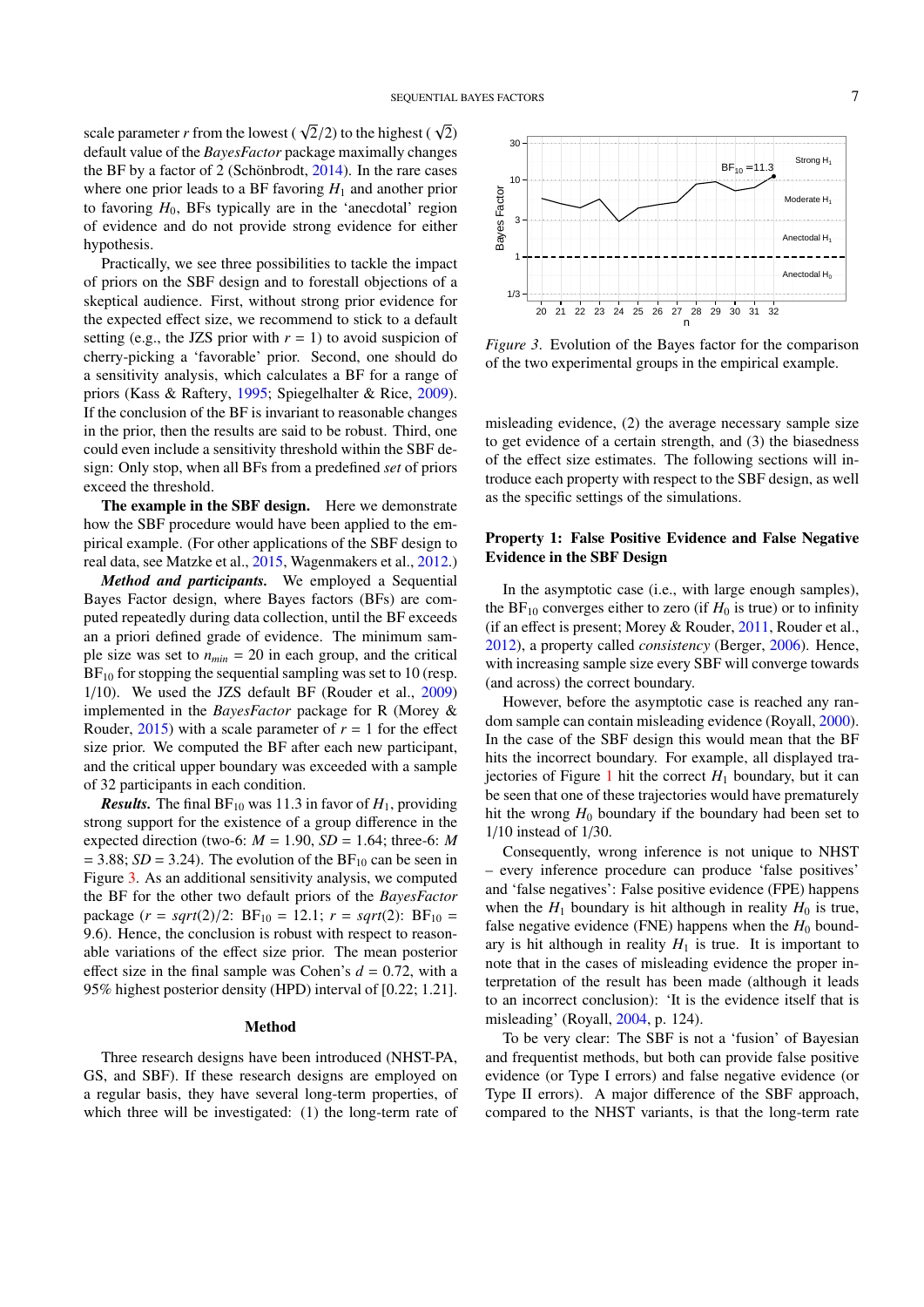of wrong inference is not controlled by the researcher. As will be shown in the results of the simulation study, an SBF design has an expected long-term rate of FPE and FNE. This long-term rate, however, depends on the chosen  $H_1$  prior, the chosen threshold, and the effect size in the population. With appropriate settings, the long-term rates of misleading evidence can be kept well below 5%, but they cannot be fixed to a certain value as in NHST.

#### Property 2: Expected Sample Sizes

At what sample size can a researcher expect to hit one of both boundaries? Even when sampled from the same population, due to sampling variation some SBF studies will stop earlier and some later (see Figure [1\)](#page-5-0). Hence, in contrast to NHST-PA, the final sample size is not predetermined in an SBF design. But it is possible to look at the distribution of stopping-*n*s and to derive the average sample number (ASN) or quantiles from it. The stopping-*n* distribution depends on the chosen  $H_1$  effect size prior, the chosen threshold, and the effect size in the population.

## Property 3: Biasedness of Effect Size Estimates

Any random process can produce inaccurate individual estimates which over- or underestimate the population value. From a frequentist perspective this is not so much a problem as long as the average of all individual deviations from the true value is (close to) zero. Then the estimator is said to be unbiased.

In a fixed-*<sup>n</sup>* design, Cohen's *<sup>d</sup>unbiased* <sup>=</sup> *<sup>d</sup>*(1−(3/(4 df <sup>−</sup>1))) yields an unbiased estimator for the population ES (Borenstein, Hedges, Higgins, & Rothstein, [2011\)](#page-15-15). If optional stopping rules depending on the effect size are introduced in a sequential design, however, things get more complicated. The design goal for GS designs, for example, is the control of Type I errors, not an unbiased estimation of the effect. For these designs it is well-known that a naive calculation of effect sizes at the termination point will overestimate the true effect for studies that are stopped early for efficacy (Emerson, Kittelson, & Gillen, [2007;](#page-16-14) Proschan et al., [2006;](#page-17-10) Whitehead, [1986;](#page-18-16) Zhang et al., [2012\)](#page-18-17). When judging the bias of a sequential procedure, however, it is important to consider *all* studies, not just the early terminations (Goodman, [2007\)](#page-16-15). When all studies are considered *(i.e., early and late termina*tions), the bias in GS designs is only small (Fan, DeMets, & Lan, [2004;](#page-16-16) Schou & Marschner, [2013\)](#page-18-18).

For the assessment of the bias in an SBF design, we used the mean of the posterior effect size distribution as a Bayesian effect size estimate. Furthermore, we consider both an unconditional perspective, where the bias is investigated across all SBF studies, and a conditional perspective, where the bias is investigated conditional on early or late termination.

## Settings of the Simulation

For our simulation we focus on one specific scenario of hypothesis testing: the test for mean differences between two independent groups. In the NHST tradition this is usually done by a *t* test. As this test arguably is (one of) the most frequently employed tests in psychology, we decided to assess the properties of the SBF design based on this scenario as a first step.

For simulating the two-sample mean differences, two populations ( $N = 1,000,000$ ) with a normal distribution, a standard deviation of 1, and several mean differences were simulated. Random samples with increasing sample sizes were drawn from these populations (group sizes always were equal in both groups), starting from  $n_{min} = 20$  for each group, and increasing the sample size in each group, until the BF exceeded the strongest boundary of 30, resp. 1/30, or *nmax* was reached.<sup>[6](#page-7-0)</sup> A BF for the mean difference was computed using the *BayesFactor* package (Morey & Rouder, [2015\)](#page-17-15), with a JZS effect size prior under  $H_1$ . The following experimental conditions were varied systematically in the simulations:

- The population mean difference was varied corresponding to the standardized mean difference  $\delta = 0$ , 0.10, 0.20, 0.30, ..., 1.40, and 1.50.
- The scale parameter  $r$  for the JZS  $H_1$  effect size prior was varied along the default settings of the *BayesFac-*√ was varied along the default settings of the *BayesFactor* package:  $r = \sqrt{2}/2$ , 1, and  $\sqrt{2}$ . These values correspond to the expectation of small medium or large respond to the expectation of small, medium, or large effects.
- After data simulation, the trajectory of each simulated study was analyzed with regard to the stopping-*n*, at which each trajectory hits one of both boundaries. The boundaries were set to 3, 4, 5, 6, 7, ..., 28, 29, and 30, and their respective reciprocal values. In this simulation we only used symmetric boundaries. Henceforward, when we mention a boundary of, say, 10, this implies that the lower boundary was set to the reciprocal value of 1/10.

At each boundary hit, the Bayesian effect size estimate was computed as the mean of the effect size posterior along with the 95% HPD interval (see Appendix  $\overline{B}$ ). In each experimental condition, 50,000 replications were simulated.

When we discuss the results, we will refer to the typical situation in psychology. What effect size can be expected in

<span id="page-7-0"></span> $6n_{max}$  was set to 45,000 in our simulations. In order to keep simulation time manageable, we increased the sample in several step sizes:  $+1$  participant until  $n = 100, +5$  participants until  $n =$ 1000, +10 participants until  $n = 2500$ , +20 participants until  $n =$ 5000, and +50 participants from that point on. In the  $\delta$ =0 condition, 0.12% of trajectories did not hit one of the boundaries before *nmax* was reached.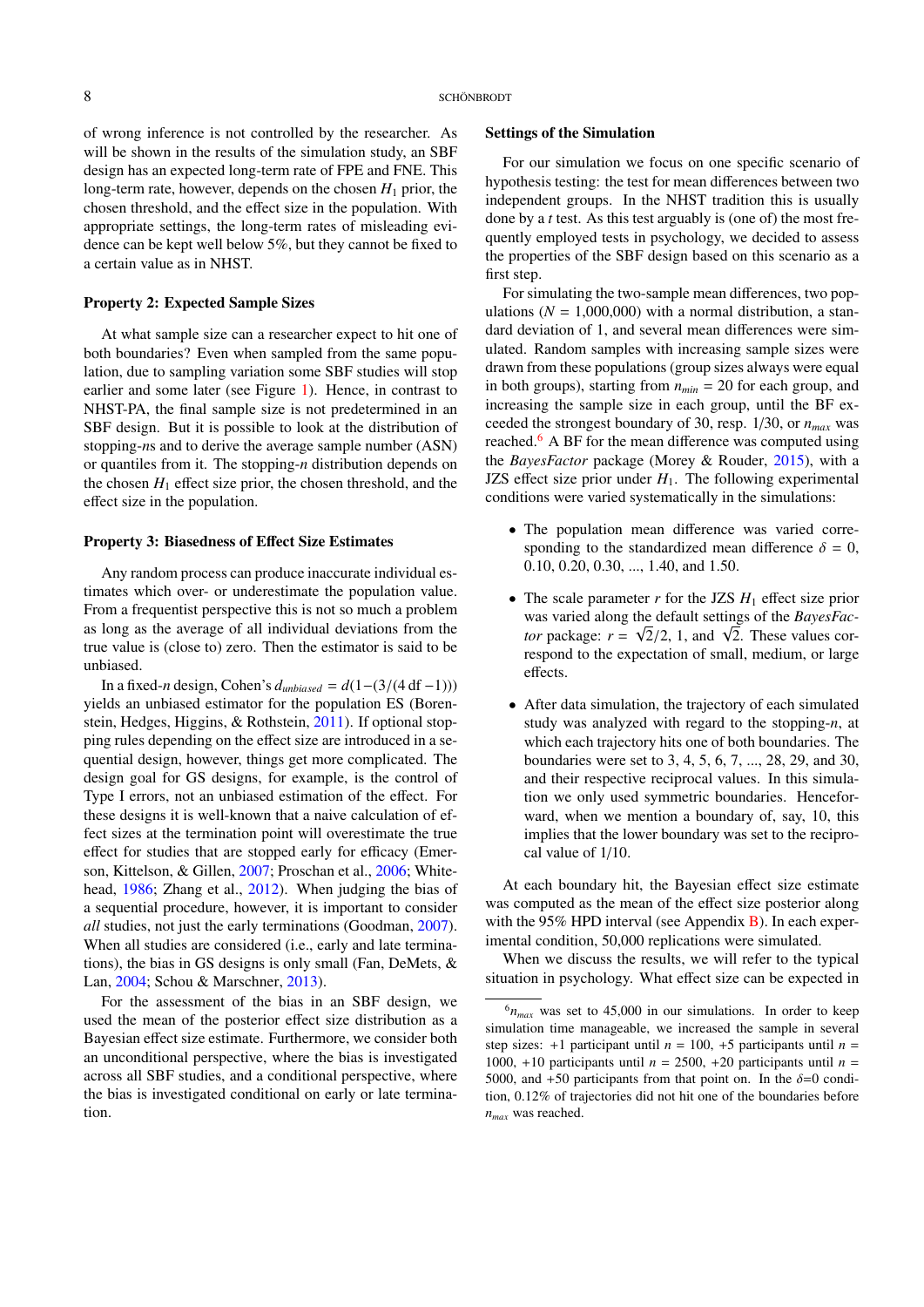psychology if no prior knowledge is available? Large scale meta-meta-analyses showed that the average published effect size is around 0.5 (Bakker et al., [2012\)](#page-15-5), and only 5% of published effects are larger than 1.15 (Richard, Bond, & Stokes-Zoota, [2003\)](#page-17-19). Hence, we discuss  $\delta = 0.5$  as the *typical scenario* in psychology.

## Results

In the simulations, we varied true effects and boundaries on a fine-grained level. In the tables of the results section, we only present a selection of the parameter space. The full results can be seen in the Supplementary Material, and reproducible analysis scripts are available at the Open Science Framework (https://osf.io/[qny5x](https://osf.io/qny5x/)/).

# Property 1: Long-term Rates of False Positive and False Negative Evidence

Table [1](#page-9-0) summarizes the long-term rates of FPE and FNE for the SBF design, which indicate how often one can expect to end up with misleading evidence. While the long-term rate of FNE quickly approaches zero with more extreme boundaries, there is a low but persistent long-term rate of FPE.

As the BF converges towards and across the correct boundary, most incorrect boundary hits occur at small sample sizes. For example, at  $r = 1$  and a boundary of 6, there is a FPE rate of 4.7%. 50% of this FPE occurs at early stopping studies with  $n \leq 38$ . Hence, the choice of the minimal sample size before the optional stopping procedure is started is another parameter for fine-tuning the expected rate of misleading evidence.

With appropriate choices of *r* and boundary separation, the FPE rate can be kept below 5%, and the FNE rate well below 1%. Hence, depending on the settings, the SBF design can have a lower long-term rate of misleading evidence than the 'canonical' NHST-procedure with 5% Type I and 20% Type II error rates. More conservative boundaries lead to a lower long-term rate of misleading evidence, but this comes at the cost of higher expected sample sizes, as will be shown in the next section.

## Property 2: Expected Sample Size At Boundary Hit

Table [1](#page-9-0) provides the average sample number (ASN) in each condition. For example, the ASN for a boundary of 10 and  $r = 1$  under a  $H_1$  with  $\delta = 0.5$  is 73. That means, if a researcher runs many studies within that condition, the average sample size would be 73 in each group.

If researchers plan for a single study, the ASN is not the only relevant number – a low sample size *on average* is nice, but one should also take into account the risk that a single study is considerably larger than the ASN. Hence, another way to look at the stopping-*n* distribution is to examine the quantiles. Table [A1](#page-19-0) provides the 50th, 80th, 90th, and 95th

quantile of the stopping-*n* distributions. These quantiles can be interpreted as the risk that an SBF design needs samples of a certain size. In the previous example, the median *n* is 60, and the 95th quantile is at 170. That means, 50% of all SBF studies in this scenario terminate with less than 60 participants, and only 5% terminate with more than 170 participants. Hence, although the SBF in principle is an open-ended procedure, reasonable estimates for the expected sample size can be obtained.

When at least a medium-sized effect is present, evidence accumulates quite quickly. For example, when increasing the boundary at  $\delta = 0.50$  ( $r = 1$ ) from 10 to 20, the ASN increases only from  $n = 73$  to  $n = 85 (+16%)$ . Under the  $H_0$ , in contrast, increasing boundaries can become quite costly in terms of sample size. If in reality no effect is present, the ASN to reach the  $H_0$  boundary increases from  $n = 225$  at a boundary of  $1/10$  to  $n = 927$  at a boundary of  $1/20$  (+312%). This asymmetry in expected sample sizes could be tackled by defining asymmetric boundaries for  $H_0$  and  $H_1$ .

A comparison of the efficiency of the SBF, GS, and NHST-PA design to detect an effect. Assumed that two procedures have the same long-term rate of wrong inference, one procedure could be more efficient, in a sense that the same quality of inference can be reached with smaller samples. Using the FPE and FNE rates of each SBF condition reported in Table [1,](#page-9-0) we computed the fixed-*n* sample size that would be needed in the NHST-PA paradigm to achieve the same long-term Type I and Type II error rates.

For example, focusing on the cell with  $\delta = 0.5$ ,  $r = 1$ , and boundary  $= 6$ , one can see that the SBF design has a 4.6% FNE rate under the  $H_1$  and a 4.7% FPE rate under the  $H_0$ . The ASN is 59 under the  $H_1$ . The corresponding fixed*n* sample size for this situation would be 110. Hence, the expected SBF sample size is 46.4% smaller than its fixed-*n* counterpart with the same long-term rate of wrong inference.

Correspondingly, we used the gsDesign function from the gsDesign package (Anderson, [2014\)](#page-15-10) with the default settings to compute the expected sample sizes for a GS design with 4 looks (3 interim tests + final test) and the matching FPE and FNE rates. Figure [4](#page-10-0) systematically applies this comparison between the (expected) sample sizes of all three designs to all conditions of the simulation and shows the relative efficiency gain of the SBF sample size compared to the NHST-PA fixed-*n* benchmark and the typical GS design. A value of 75%, for example, means that the average sample size is 75% smaller than the optimal NHST-PA fixed-*n*.

As can be seen in Figure [4,](#page-10-0) the GS design has considerable efficiency gains compared to NHST-PA. Averaged over all investigated conditions, the GS design has an expected sample size that is 49.9% smaller than the NHST-PA benchmark. Remarkably, the SBF design has even higher efficiency: Its expected sample size is on average 62.7% smaller than the benchmark. At large effect sizes with  $\delta$  >= 1.2, the GS de-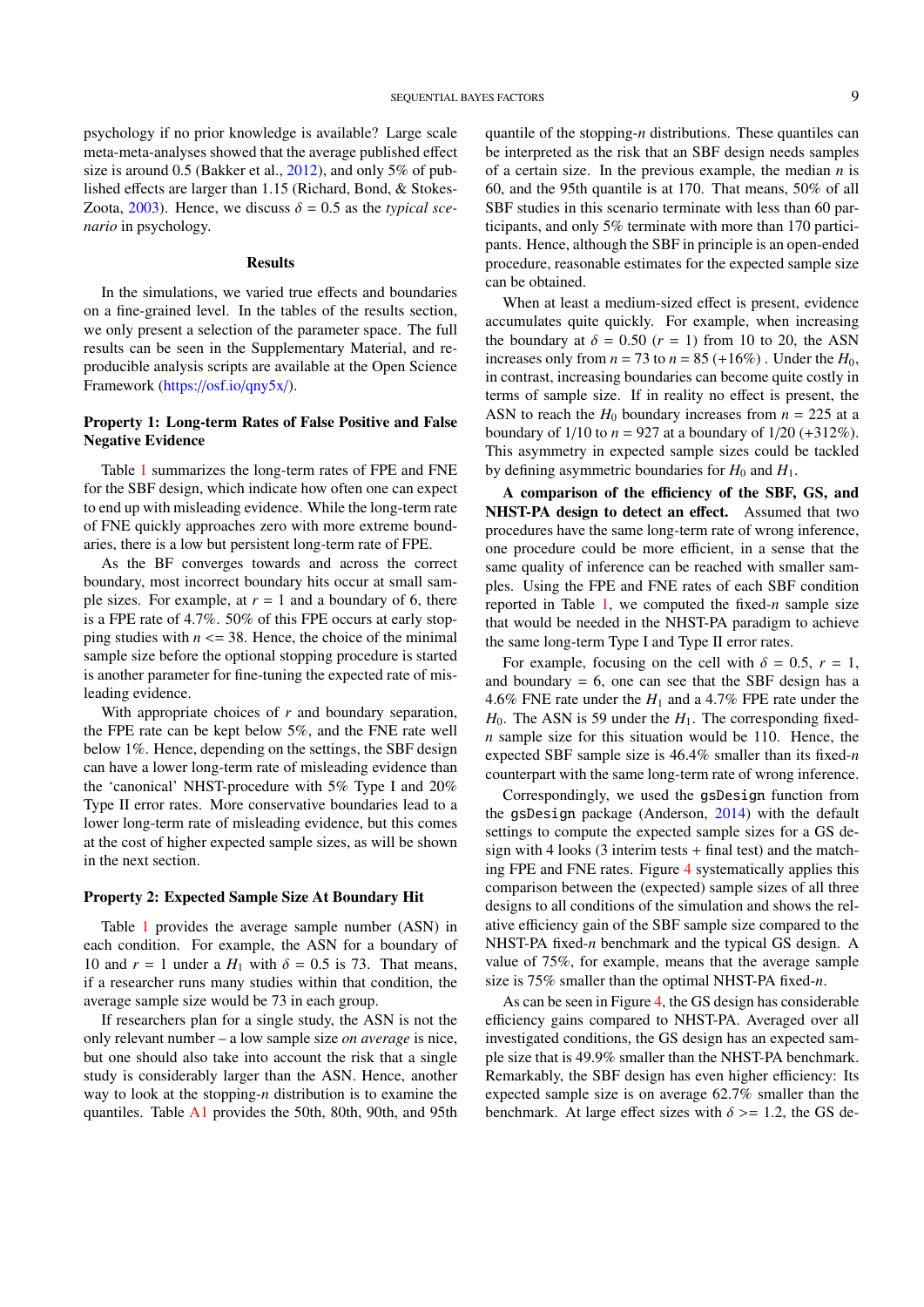<span id="page-9-0"></span>

| Note.<br>$\ddot{\circ}$<br>$\, \parallel$ |     | $= 1.20$ |                                                                                                                           |  | $\begin{array}{l} \delta = 0.30 \\ \delta = 0.44 \\ \delta = 0.60 \\ \delta = 0.78 \\ \delta = 0.80 \\ \delta = 0.80 \\ \end{array}$ |                                                     | $i = 0.20$ | $\overline{1}$<br>$\overline{\mathcal{L}}$ | $\mathcal{O}$<br>$= 1.20$ | $1.0001 = 1$   | $= 0.80$ |  |          | $\begin{array}{l} \delta = 0.20 \\ \delta = 0.39 \\ \delta = 0.60 \\ \delta = 0.60 \\ \delta = 0.70 \\ \delta = 0.70 \\ \end{array}$                 | ۳. | $-1.20$        | $-1.00$ | $= 0.80$ | $-0.70$ | $\begin{aligned} 5 &= 0.40 \\ 5 &= 0.50 \\ 6 &= 0.60 \end{aligned}$ |                                                                                                                                                                                                                                                                                                               | $\delta = 0.30$ | $\frac{\sqrt{2}}{2}$<br>= 0.20 | r<br>= |                                                         | $\frac{1}{1}$<br>$\overline{5}$ | $\overline{u}$              | $\frac{1}{\pi}$<br>$\sqrt{2}/2$ |                                                         | r/Effect size                                 |                                                   | Percentages of wrong inference and average sample number (ASN) for the SBF design.<br>Table 1 |
|-------------------------------------------|-----|----------|---------------------------------------------------------------------------------------------------------------------------|--|--------------------------------------------------------------------------------------------------------------------------------------|-----------------------------------------------------|------------|--------------------------------------------|---------------------------|----------------|----------|--|----------|------------------------------------------------------------------------------------------------------------------------------------------------------|----|----------------|---------|----------|---------|---------------------------------------------------------------------|---------------------------------------------------------------------------------------------------------------------------------------------------------------------------------------------------------------------------------------------------------------------------------------------------------------|-----------------|--------------------------------|--------|---------------------------------------------------------|---------------------------------|-----------------------------|---------------------------------|---------------------------------------------------------|-----------------------------------------------|---------------------------------------------------|-----------------------------------------------------------------------------------------------|
| population effect size.                   |     | 3.6      |                                                                                                                           |  | $\frac{50.2}{35.33.3}$                                                                                                               | $\begin{array}{c} 88.6 \\ 78.9 \\ 65.7 \end{array}$ |            |                                            | 0.3                       | $\overline{8}$ |          |  |          | 84.8<br>71.8<br>40.9<br>8.7<br>8.7<br>8.7<br>8.7                                                                                                     |    | $\overline{0}$ | 3.700   |          |         |                                                                     | $\begin{array}{c}\n77.0 \\ 70.9 \\ 70.9 \\ 70.9\n\end{array}$                                                                                                                                                                                                                                                 |                 |                                |        | $\delta > 0$ (% err relates to false negative evidence) |                                 | 7.5                         |                                 | $\delta = 0$ (% err relates to false positive evidence) | $\%$ err                                      | $BF =$                                            |                                                                                               |
|                                           |     |          | 222222222                                                                                                                 |  |                                                                                                                                      |                                                     |            |                                            |                           |                |          |  |          | 2828282212                                                                                                                                           |    |                |         |          |         |                                                                     | 3333334524                                                                                                                                                                                                                                                                                                    |                 |                                |        |                                                         |                                 | 3040                        |                                 |                                                         | <b>ASN</b>                                    |                                                   |                                                                                               |
| $\, \parallel$                            |     |          |                                                                                                                           |  |                                                                                                                                      |                                                     |            |                                            |                           |                |          |  |          |                                                                                                                                                      |    |                |         |          |         |                                                                     | $\begin{array}{c} 50.8 \\ 71.7 \\ 11.9 \\ 13.9 \\ 14.9 \\ 15.9 \\ 16.9 \\ 17.9 \\ 18.9 \\ 19.0 \\ 19.0 \\ 10.0 \\ 10.0 \\ 10.0 \\ 10.0 \\ 10.0 \\ 10.0 \\ 10.0 \\ 10.0 \\ 10.0 \\ 10.0 \\ 10.0 \\ 10.0 \\ 10.0 \\ 10.0 \\ 10.0 \\ 10.0 \\ 10.0 \\ 10.0 \\ 10.0 \\ 10.0 \\ 10.0 \\ 10.0 \\ 10.0 \\ 10.0 \\ 10$ |                 |                                |        |                                                         | $6.6 \div 3.4$                  |                             |                                 |                                                         | $\%$ err                                      |                                                   |                                                                                               |
|                                           |     |          | 344482822                                                                                                                 |  |                                                                                                                                      |                                                     |            |                                            |                           |                |          |  |          | 7万日543232                                                                                                                                            |    |                |         |          |         |                                                                     | $\frac{108}{85}$ 5 5 4 4 8 8 9 7 1                                                                                                                                                                                                                                                                            |                 | 33                             |        |                                                         | $\mathfrak{g}0$                 | 50                          | 96                              |                                                         | ASN                                           | $BF =$                                            |                                                                                               |
|                                           |     |          | $\begin{array}{c} 797.700 \\ 71.700 \\ -1.700 \\ -1.700 \\ \end{array}$                                                   |  |                                                                                                                                      |                                                     |            |                                            |                           |                |          |  |          |                                                                                                                                                      |    |                |         |          |         |                                                                     | $\frac{32}{30}$ $\frac{1}{3}$ $\frac{1}{3}$ $\frac{3}{3}$ $\frac{3}{3}$ $\frac{1}{3}$ $\frac{3}{3}$ $\frac{3}{3}$ $\frac{3}{3}$ $\frac{3}{3}$ $\frac{3}{3}$ $\frac{3}{3}$ $\frac{3}{3}$ $\frac{3}{3}$ $\frac{3}{3}$                                                                                           |                 |                                |        |                                                         | $63 + 33$<br>3 4 3 3            |                             |                                 |                                                         | $\%$ err                                      | ВF                                                |                                                                                               |
| scale parameter of $H_1$ JZS prior. ASN = |     |          | 328847                                                                                                                    |  |                                                                                                                                      | 88                                                  | 59         |                                            |                           |                |          |  | 522832   | $\frac{11}{10}$                                                                                                                                      |    |                |         |          |         |                                                                     | 2324888242                                                                                                                                                                                                                                                                                                    |                 |                                |        |                                                         | 39                              | $\frac{4}{75}$              |                                 |                                                         | <b>ASN</b>                                    | $\begin{array}{c} \hline \end{array}$<br>$\sigma$ |                                                                                               |
|                                           | 0.0 |          |                                                                                                                           |  |                                                                                                                                      |                                                     |            |                                            |                           |                |          |  |          |                                                                                                                                                      |    |                |         |          |         |                                                                     |                                                                                                                                                                                                                                                                                                               |                 |                                |        |                                                         |                                 | $234$<br>$23$               |                                 |                                                         | $\%$ err                                      |                                                   |                                                                                               |
|                                           |     |          | 2222222                                                                                                                   |  |                                                                                                                                      | 280                                                 |            |                                            |                           |                |          |  | 26822322 | $\frac{167}{132}$                                                                                                                                    |    |                |         |          |         |                                                                     | <b>6224882423</b>                                                                                                                                                                                                                                                                                             |                 | 269                            |        |                                                         |                                 | $205 \frac{2}{3}$           |                                 |                                                         | <b>ASN</b>                                    | $BF =$                                            |                                                                                               |
| average sample number in each group       |     |          |                                                                                                                           |  |                                                                                                                                      |                                                     |            |                                            |                           |                |          |  |          | $\frac{57}{19}$<br>$\frac{39}{19}$<br>$\frac{39}{19}$<br>$\frac{39}{19}$<br>$\frac{39}{19}$<br>$\frac{39}{19}$<br>$\frac{39}{19}$<br>$\frac{39}{19}$ |    |                |         |          |         |                                                                     |                                                                                                                                                                                                                                                                                                               |                 |                                |        |                                                         |                                 | $4.3.4$<br>3.4.6            |                                 |                                                         | $\%$ err                                      | BF                                                |                                                                                               |
|                                           |     |          | $\frac{21}{100}$ $\frac{1}{60}$ $\frac{1}{60}$ $\frac{1}{60}$ $\frac{1}{60}$ $\frac{1}{60}$ $\frac{1}{60}$ $\frac{1}{60}$ |  |                                                                                                                                      |                                                     |            |                                            |                           |                |          |  |          |                                                                                                                                                      |    |                |         |          |         |                                                                     | 228888888888                                                                                                                                                                                                                                                                                                  |                 |                                |        |                                                         | $\frac{435}{115}$               |                             |                                 |                                                         | <b>ASN</b>                                    | $\mathsf{II}$<br>$\overline{0}$                   |                                                                                               |
|                                           |     |          |                                                                                                                           |  |                                                                                                                                      |                                                     |            |                                            |                           |                |          |  |          |                                                                                                                                                      |    |                |         |          |         |                                                                     | 0000000000                                                                                                                                                                                                                                                                                                    |                 |                                |        |                                                         |                                 | $\frac{234}{1.6}$           |                                 |                                                         | $\mathcal{S}_{\!\!\mathcal{C}}$<br><b>CTT</b> | BF                                                |                                                                                               |
|                                           |     |          | 237300047723                                                                                                              |  |                                                                                                                                      |                                                     |            |                                            |                           |                |          |  |          | 23.53888848723                                                                                                                                       |    |                |         |          |         |                                                                     | 232708888849223                                                                                                                                                                                                                                                                                               |                 |                                |        |                                                         | $\frac{1825}{927}$              |                             |                                 |                                                         | <b>ASN</b>                                    | $\boldsymbol{\mathsf{II}}$<br>$\infty$            |                                                                                               |
|                                           |     |          | 0000000000<br><i>1</i><br>000000000                                                                                       |  |                                                                                                                                      |                                                     |            |                                            |                           |                |          |  |          | 00000000000<br>0000000000                                                                                                                            |    |                |         |          |         |                                                                     | 00000000000<br>0000000000                                                                                                                                                                                                                                                                                     |                 |                                |        |                                                         |                                 | $\frac{1}{4}$ $\frac{1}{4}$ |                                 |                                                         | $\%$ err                                      |                                                   |                                                                                               |
|                                           |     |          | 8255866484                                                                                                                |  |                                                                                                                                      |                                                     |            |                                            |                           |                |          |  |          | 2842838333                                                                                                                                           |    |                |         |          |         |                                                                     | 224888648883                                                                                                                                                                                                                                                                                                  |                 |                                |        |                                                         | 4057<br>2107<br>107C            |                             |                                 |                                                         | <b>ASN</b>                                    | ВF<br>$\mathbf{I}$<br>$\mathfrak{S}^0$            |                                                                                               |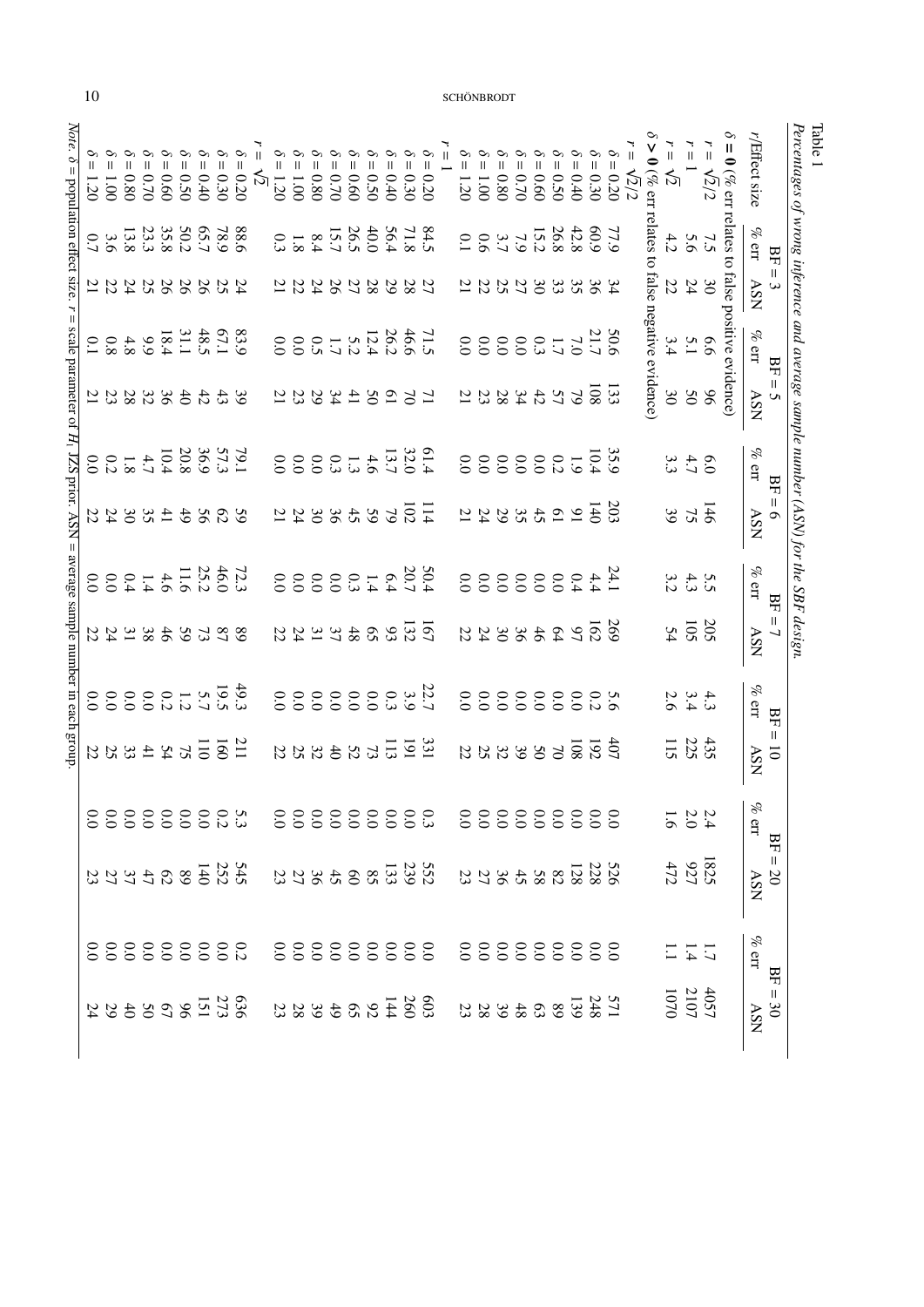<span id="page-10-0"></span>

*Figure 4*. Efficiency gain of SBF and GS designs (4 looks) compared to a fixed-*n* design with the same long-term rate of wrong inference. A value of 75% means that the average sample size is 75% smaller than the optimal NHST-PA fixed-*n*.

sign seems to be on par or even more efficient than the SBF. This, however, is an artifact. The ASN of the GS design falls below 20, but *nmin* for the SBF design was set to 20 in our simulations. If *nmin* is set to 10, the SBF again is more efficient than the GS design.

## Property 3: Biasedness of Effect Size Estimates

For each simulated study, we computed the mean of the effect size posterior as a Bayesian effect size estimate. Fig-ure [5](#page-12-0) focuses on a specific condition of the simulations ( $\delta$  = 0.6, boundary = 4, and  $r = 1$ ) and shows several perspectives on the 50,000 simulated SBF studies in that condition. Panel

A shows the distribution of effect sizes across all studies. In a fixed-*n* design, this distribution is a symmetric normalshaped distribution centered around the true effect size. The optional stopping of the SBF design reshapes the distribution of empirical effect sizes to a bimodal distribution: The left peak of the distribution are all studies that hit the  $H_0$  boundary (i.e., false negative evidence), the right peak are all studies that hit the  $H_1$  boundary (i.e., true positive evidence). All studies which terminated at the  $H_0$  boundary underestimated the true effect, and the majority of studies which terminated at the  $H_1$  boundary overestimated the true effect.

The specific shape of the effect size distribution depends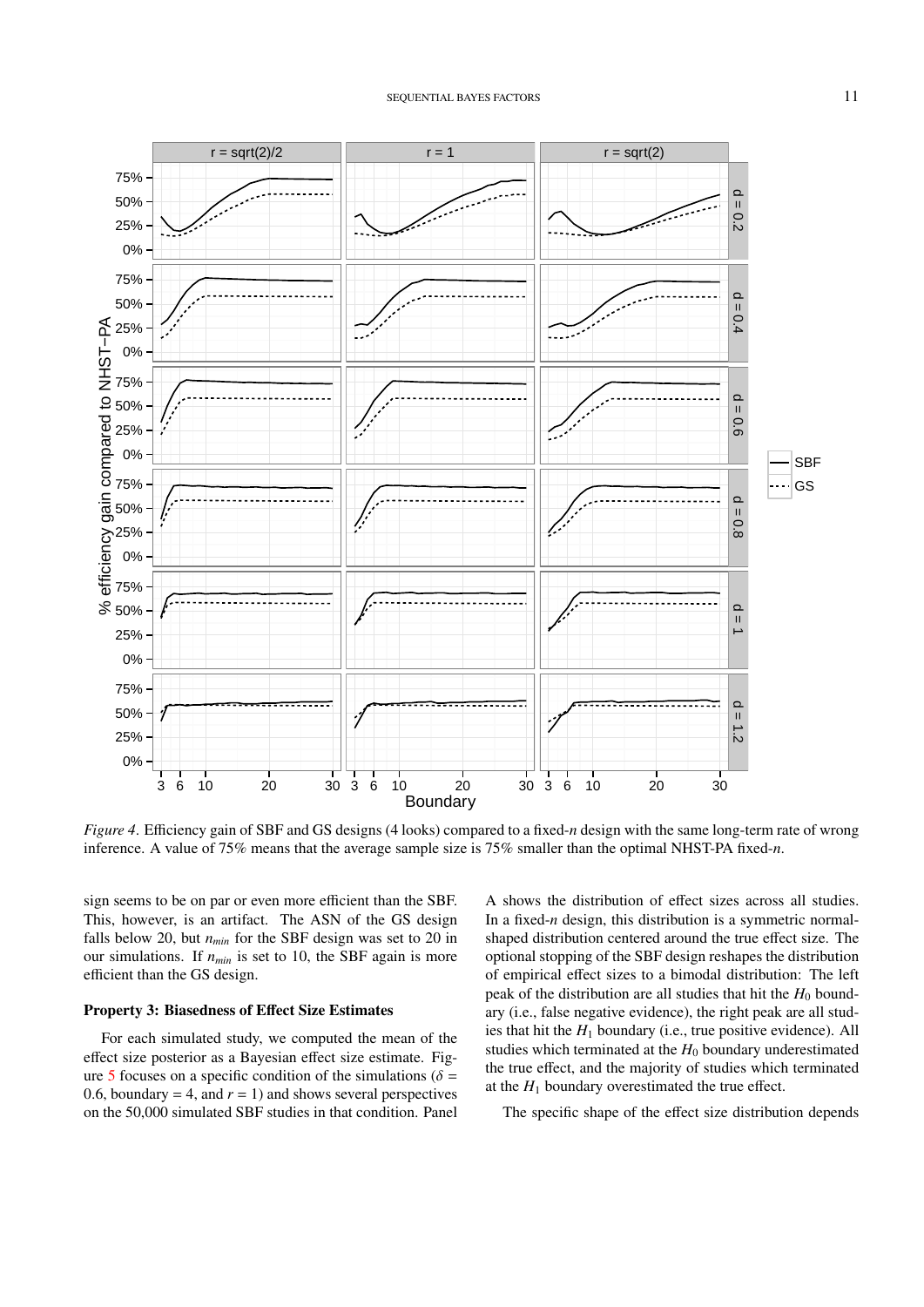on the prior, the boundary separation, and the true effect size. For example, at high effect sizes and/or conservative boundaries, the FNE rate goes towards zero and consequently the left peak disappears.

The unconditional meta-analytic perspective. A naive pooling of SBF studies with equal weights would ignore the fact that early stops have a smaller sample size, and therefore a smaller precision, than later stops (Goodman, [2007;](#page-16-15) Schou & Marschner, [2013;](#page-18-18) Senn, [2014\)](#page-18-20). This variation in precision should be taken into account, and when the resulting effect sizes and their sample sizes are submitted to a proper meta-analysis, the estimates are slightly underestimated (see Panel B)<sup>[7](#page-11-0)</sup>. Depending on the effect size, the posterior mean underestimates the true effect by 5 to 9%. For the typical case of  $\delta = 0.50$ , for example, the meta-analytic estimate would be 0.47. Hence, averaged across all studies, the Bayesian effect size estimate shows a slight downward bias.

The conditional perspective. Panel C of Figure [5](#page-12-0) shows the distribution of empirical effect sizes conditional on the stopping-*n*. The first subpanel, for example, shows the distribution for all studies that directly terminated at *n*=20. If the  $H_1$  boundary is hit very early, the effect size point estimate overestimates quite strongly. But we also mention that in early hits the posterior distribution is relatively wide, which suggests to interpret the point estimate with caution anyway. The late  $H_1$  boundary hits (see second row of Panel C), in contrast, *underestimate* the true effect size. This happens because just these trajectories which have a randomly *low* effect size in the sample take longer to accumulate the existing evidence for *H*1. Hence, from a *conditional* perspective (i.e., conditional upon early or late termination), the SBF effect size estimate can show a bias in both directions.

## Practical Recommendations

The following sections summarize the practical steps that are necessary to compute a sequential BF, and give some recommendations for setting boundaries and prior scales in the case of two-group *t*-tests.

## How to Compute a Sequential Bayes Factor

A BF can easily be computed by online calculators $\delta$ , the *BayesFactor* package (Morey & Rouder, [2015\)](#page-17-15) for the R Statistical Environment (R Core Team, [2014\)](#page-17-20), or by the open source software *JASP* (Love et al., [2015\)](#page-17-21). With the *BayesFactor* package, for example, a BF can be calculated for many common designs (e.g., one-sample designs, multiple linear regression, ANOVA designs, contingency tables, proportions). For the computation of the Bayesian effect size estimates and the 95% HPD interval, we recommend the *BayesFactor* package or *JASP* (See Appendix [B](#page-18-19) for an example how to compute these in R). The 'sequential' part simply means that researchers can compute the BF as often

as they want – even after each single participant – and stop when the BF exceeds one of the a priori defined boundaries.

# Recommended Settings for Effect Size Prior and Boundary in the Two-Group *t*-Test

If a researcher wants to employ the SBF design, the boundaries and priors have to be chosen in advance. The boundaries and the priors have an inherent meaning themselves, which should be respected. Beyond that, researchers can use the expected long-term rates for misleading evidence and the expected sample sizes as additional information for an informed choice of sensible boundaries and priors. Based on the results of the simulations, we can sketch some general recommendations for testing mean differences between two groups.

First, concerning the effect size prior distribution, we recommend to set the scale parameter  $r$  to 1 as suggested by Rouder et al. [\(2009\)](#page-17-0), unless there is a compelling reason to do otherwise. Smaller values of *r* increase the rate of FPE and make it rather difficult to reach the  $H_0$  boundary with a reasonable sample size (see Table [1\)](#page-9-0). Furthermore, after reaching a boundary it might be compelling to perform a sensitivity analysis over reasonable *r* scale parameters to show that the results are robust to the choice of the prior.

Second, we recommend to define a boundary of at least 5, because under typical conditions only then FPE and FNE rates tend to be low. In fact, we can hardly imagine a reasonable scenario that warrants a boundary of 3 in a sequential design, because the long-term rate for misleading evidence simply is too high. Although that reflects the current situation in psychological studies, which have an average Type II error rate of 65% (Bakker et al., [2012\)](#page-15-5), the detrimental consequences of low power are well documented (e.g., Colquhoun, [2014\)](#page-15-16).

Third, most misleading evidence and the largest conditional bias of the estimated effect size happens at early terminations. Both can be reduced when a minimum sample is collected before the optional stopping rule is activated. Under typical conditions we recommend to collect at least 20 participants per group.

Beyond these general guidelines, we want to suggest plausible choices for prototypical scenarios where the mean between two groups is compared. A reasonable setting for early lines of research could a boundary of 6 and a scale parameter of  $r = 1$ . Given a typical effect size of  $\delta = 0.5$ , this setting has balanced FPE and FNE rates (4.7% and 4.6%) and has on average 46% smaller samples than optimal NHST-PA with the same error rates. In mature lines of research, confirmatory

<span id="page-11-0"></span><sup>7</sup>We used the *metafor* package (Viechtbauer, [2010\)](#page-18-21) and computed fixed-effect models.

<span id="page-11-1"></span><sup>8</sup>http://[pcl.missouri.edu](http://pcl.missouri.edu/bayesfactor)/bayesfactor, http://[www.lifesci.sussex.](http://www.lifesci.sussex.ac.uk/home/Zoltan_Dienes/inference/Bayes.htm) ac.uk/home/[Zoltan\\_Dienes](http://www.lifesci.sussex.ac.uk/home/Zoltan_Dienes/inference/Bayes.htm)/inference/Bayes.htm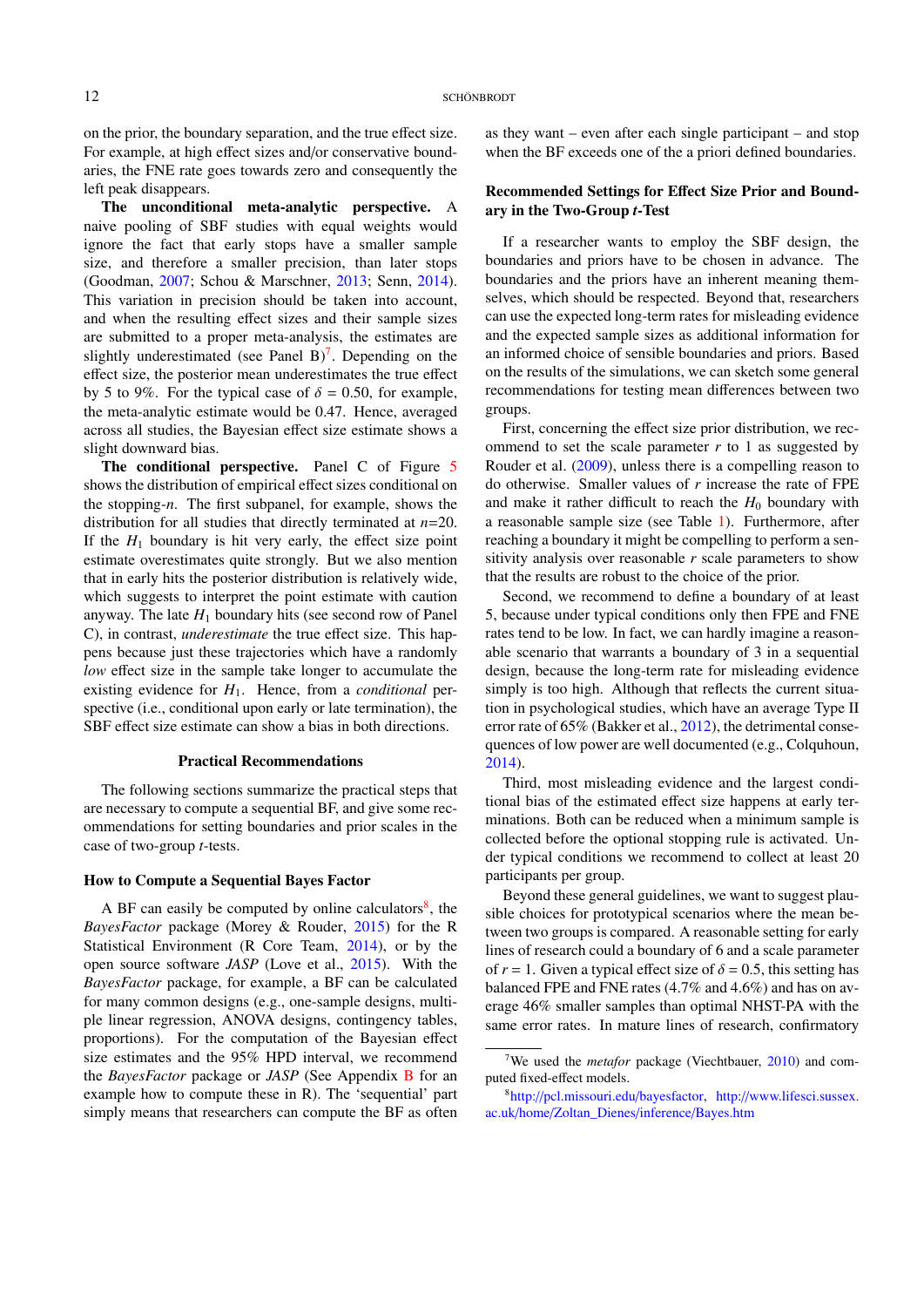<span id="page-12-0"></span>

*Figure 5*. Distribution of empirical Bayesian effect sizes in one of the experimental conditions. Distributions are based on 50,000 simulated SBF studies with  $\delta = 0.6$ ,  $r = 1$ , and a boundary of 4. A) The combined distribution of Bayesian effect sizes across all stopping-*n*s. B) Meta-analytic estimate of empirical Bayesian effect sizes for several true effect sizes, *r* = 1, and a boundary of 4. Other boundaries and *r* settings look virtually identical. C) Distribution of empirical Bayesian effect sizes conditional on the stopping-*n*. Panels show the effect size distributions for all studies that stopped with *n* directly at 20, between 20 and 40, 40 and 60, etc. True effect size is indicated by the vertical dashed line.

studies may seek to gather more compelling evidence for the presence or absence of an effect. Here, the boundary should be set at least to 10. This almost guarantees to detect an existing effect (for example, for  $\delta = 0.5$  the rate of FNE is  $< 0.1\%$ ). If the BF does not reach such a strong boundary within practical limits (e.g., one has to stop data collection because of running out of money), one can still interpret the final BF of, say, 8 as 'moderate evidence'.

We want to emphasize again that the simulations and recommendations given here only apply to the two-tailed, twogroup *t* test. BFs for other designs (e.g., for multiple regression) have different prior specifications, which might have a different impact on the expected sample size and long-term rate of misleading evidence. Furthermore, if prior knowledge is available, this should be incorporated in the settings of the SBF study.

#### Discussion

We investigated Sequential Bayes Factors (SBF) as an alternative strategy for hypothesis testing. By means of simulations we explored three properties of such a hypothesis testing strategy and compared it to an optimal NHST strategy and a group sequential design in the scenario of testing a mean difference between two groups. In the following sections we will discuss the advantages and drawbacks of the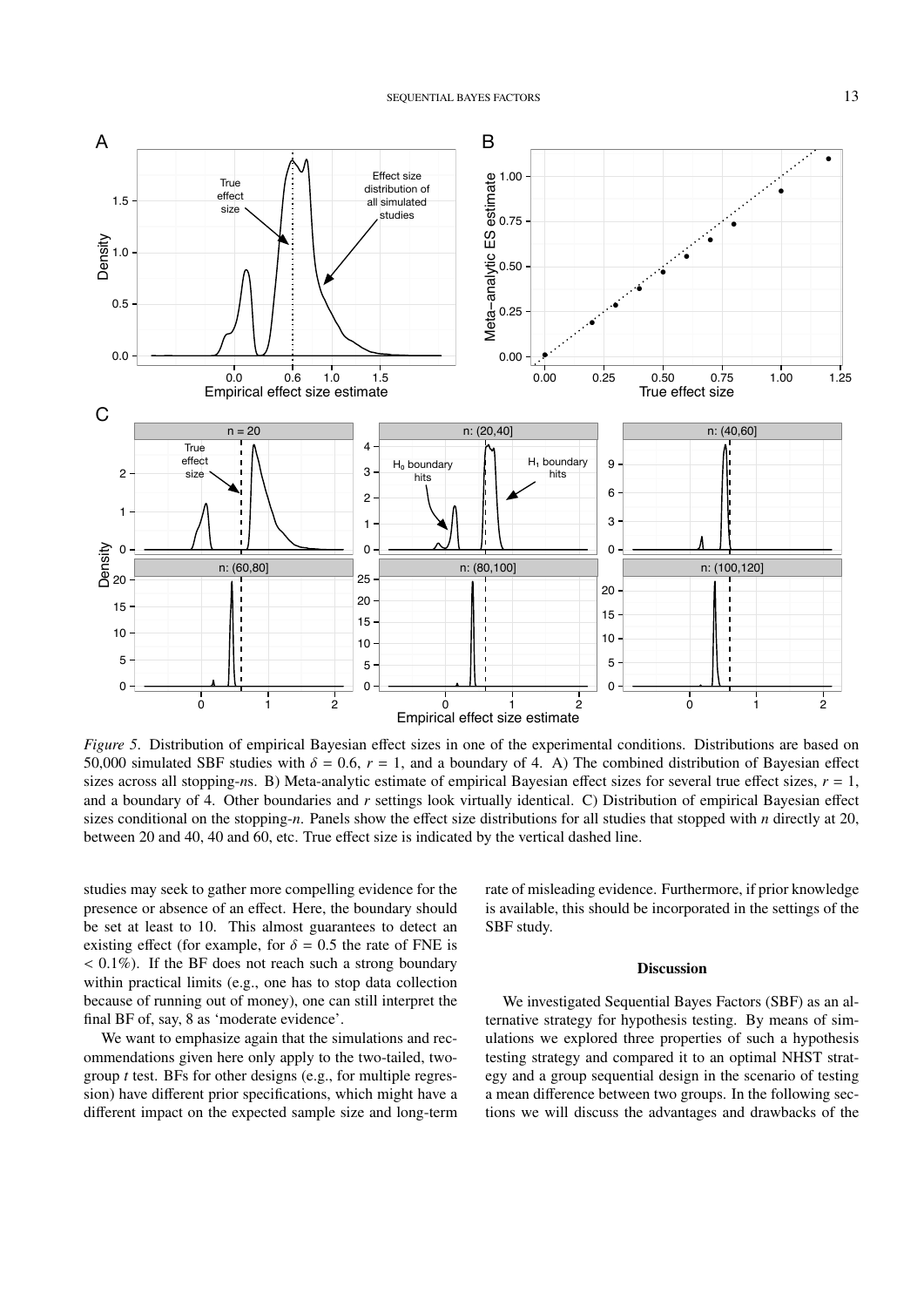SBF design, and compare the hypothesis testing approach of the current paper with recent calls for a focus on accuracy in parameter estimation.

# Advantages of the SBF Design, Compared to NHST-PA and GS Designs

Based on theoretical accounts and on the simulation results, several advantages of the SBF can be identified compared to the classical NHST-PA approach. First, with SBF (as with BF in general) it is possible to provide evidence for the *H*<sup>0</sup> (Kass & Raftery, [1995\)](#page-16-1). Conventional significance tests from the NHST paradigm, in contrast, do not allow to state evidence for the null. This has important implications for our understanding of science in general. According to Popper [\(1935,](#page-17-22) [1963\)](#page-17-23) the defining property of science (in contrast to pseudo-science) is the falsifiability of theories. But, without a tool to accept the  $H_0$ , how could we ever falsify a theory that predicts an effect? If only NHST is used as our scientific tool, this would limit us to the possibility to falsify a predicted null effect, and we could not scrutinize our theories in the critical way Popper suggested (see also Gallistel, [2009\)](#page-16-17). With the SBF support for the  $H_0$  is possible and we could finally bury some undead theories (Ferguson & Heene, [2012\)](#page-16-18).

Second, it has been shown that the SBF design necessarily converges to zero or infinity (Berger, [2006;](#page-15-11) Morey & Rouder, [2011;](#page-17-12) Rouder et al., [2012\)](#page-17-11). The goal for planning a study, for example via a priori power analyses, is to avoid inconclusive evidence. With an SBF design, the long-term rate of weak evidence can be pushed to zero and no study will end up with an inconclusive result, as long as researchers don't run out of participants.

Third, the BF provides a continuous measure of evidence. But does the SBF revive the black-and-white-dichotomy of the NHST, which we seek to overcome? No. The 'sequential' part of the SBF does include a binary decision: Should I continue sampling, or should I stop? But this dichotomy should not be mixed up with the binary decision, 'Is there an effect, or not?'. The BF is a *continuous* measure that tells researchers how to update their prior beliefs about  $H_0$  and *H*1, and it stays continuous in the SBF design. Furthermore, nothing prevents the researcher to continue sampling after a first threshold is reached, or to stop before a threshold is reached – these sampling decisions do not change the meaning of the resulting BF (Rouder, [2014\)](#page-17-16). It is important to emphasize that, in contrast to NHST, the SBF stopping rule is more a suggestion, not a prescription. The presented simulations show what sample sizes and long-term rates of misleading evidence a researcher can expect if s/he sticks to the stopping rule. Hence, the predefined threshold is only necessary to compute the expected properties of the SBF method. From a Bayesian point of view, the boundaries are not necessary and a researcher can keep on collecting data until he or she 'runs out of time, money, or patience' (Edwards et al., [1963,](#page-15-12) p. 163).

Fourth, one can make interim tests as often as wanted, without engaging in a questionable research practice. When the data are inconclusive, simply increase sample size until they are. This property of the SBF also corresponds to the intuition of many researchers, as has been expressed by Edwards et al. [\(1963\)](#page-15-12): 'This irrelevance of stopping rules to statistical inference restores a simplicity and freedom to experimental design that had been lost by classical emphasis on significance levels' (p. 239).

Fifth, the SBF is about 50 - 70% more efficient than the optimal NHST design, and even more efficient than a typical GS design. Optional stopping procedures give the opportunity to stop early when the effect is strong, and to continue sampling when the effect is weaker than expected.

Finally, compared to GS or adaptive designs in the NHST tradition, the SBF design is easier to implement and more flexible. It is convenient to compute BFs using one of the websites, *JASP*, or the *BayesFactor* R package. There is no need for difficult pre-planning, variance spending plans, or a priori effects size estimates.

# Disadvantages of the SBF and Limitations of the Simulation

Beyond these clear advantages, the SBF also has potential limitations. First, even amongst Bayesians, the BF in general (e.g., Gelman & Rubin, [1995;](#page-16-19) Kruschke, [2011,](#page-16-20) [2012\)](#page-16-0), or its specific formulations (e.g., Johnson, [2013\)](#page-16-21) are not without criticism. Even amongst proponents of the BF, there is no general consensus yet about what types of priors should be used in which situations. Here, we focus on a default JZS BF for *t* tests, as proposed by Morey and Rouder [\(2011\)](#page-17-12) and Rouder et al. [\(2009\)](#page-17-0), but there are other ways to compute BFs, which, for example, incorporate prior knowledge about the research topic (Dienes, [2014\)](#page-15-13).

Second, SBF as we defined it here, is an open procedure with an unbounded sample size. GS designs, in contrast, still have an upper limit of sample size which is known in advance (Jennison & Turnbull, [1999\)](#page-16-22). If the true effect size is close to zero (but not zero), it could happen that a SBF meanders for thousands of participants in the 'undecided' region before it finally drifts towards the  $H_1$  boundary. This property can make studies hard to plan, which could be problematic for funding agencies that expect a precise planning of sample size. On the other hand, researchers can still decide a priori to use a maximum sample size in a SBF design given logistical constraints and theoretical considerations.

Third, not for every design exists a handy default BF procedure, at least for the moment. For example, if complicated multilevel models or structural equation models are to be tested, it is probably more convenient to work in a Bayesian estimation framework, or to fall back to fixed-*n* designs.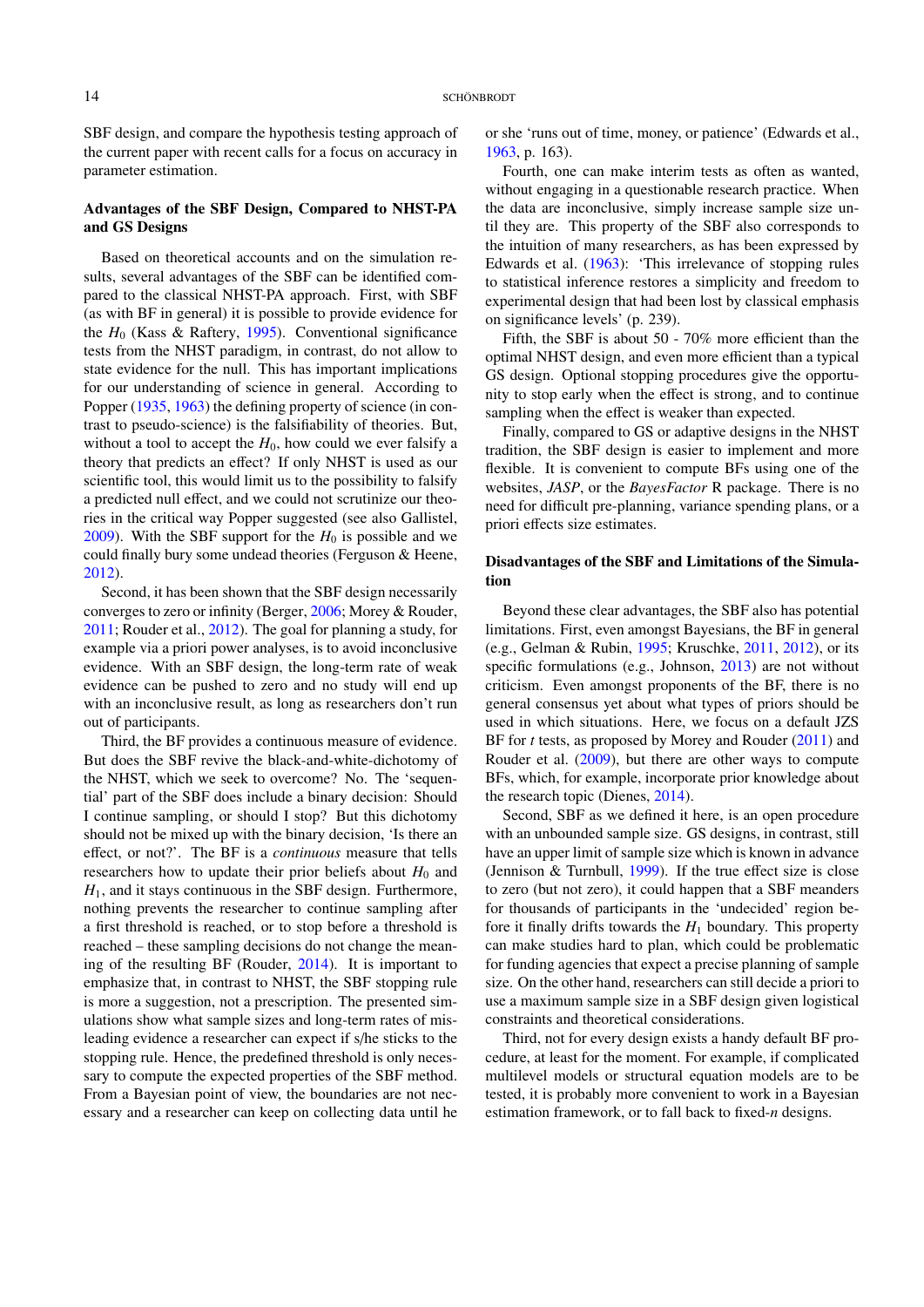Fourth, it is not possible to define the rate of FPE and FNE a priori. Table [1,](#page-9-0) Table [A1,](#page-19-0) and the Supplementary Material allow to envisage expected long-term rates of misleading evidence, but proper error *control* is the realm of NHST.

Fifth, it could be considered as a disadvantage that final effect size estimates can be biased upwards *conditional* on early termination, or biased downwards conditional on late termination. This is a property that the SBF shares with all sequential designs, Bayesian and non-Bayesian (Proschan et al., [2006\)](#page-17-10). In the context of clinical sequential designs, substantial efforts have been undertaken to provide corrections for that conditional bias (Chuang & Lai,  $2000$ ; Emerson & Fleming, [1990;](#page-16-23) Fan et al., [2004;](#page-16-16) Li & DeMets, [1999;](#page-17-24) Liu, [2003;](#page-17-25) Pocock & Hughes, [1989;](#page-17-26) Whitehead, [1986\)](#page-18-16). The issue of conditional bias correction after a sequential design, however, is less well understood than the control of Type I error rates, and remains an active topic of research. Future studies should investigate whether and how techniques for correcting the conditional bias could be applied to an SBF design.

From an *unconditional* perspective, underestimations from late terminations balance the overestimations from early terminations (Senn, [2014\)](#page-18-20), which led Schou and Marschner [\(2013\)](#page-18-18) to conclude that 'early stopping of clinical trials for apparent benefit is not a substantive source of bias in meta-analyses [...]. Evidence synthesis should be based on results from all studies, both truncated and non-truncated' (p. 4873). Furthermore, they conclude that mixing sequential and fixed-*n* designs is not problematic. Due to the Bayesian shrinkage of early terminations, meta-analytic aggregations of multiple SBF studies underestimate the true effect size by 5-9%. This analysis, however, presumes that *all* studies are included in the meta-analysis – both  $H_0$  and  $H_1$  boundary hits, and both early and late terminations. We assume that publication bias favors studies that a) hit the  $H_1$  boundary, and b) stop earlier rather than later. As such a selection pressure leads to overestimated effect sizes, the slight overall underestimation can be considered a useful attenuation.

Other authors have argued that beyond the issue of unbiasedness the variance of effect size estimates should be considered. The sequential procedure could increase the heterogeneity of results compared to the fixed-*n* case, leading to an erroneous application of a meta-analytic random effects model (Hughes, Freedman, & Pocock, [1992;](#page-16-24) see also Braschi, Botella, & Suero, [2014\)](#page-15-18). But not all sequential procedures are alike, and it is unclear how simulation results from one procedure generalize to other procedures. In summary, and as emphasized before, the SBF focuses on efficient hypothesis testing, and not on unbiased and precise parameter estimates. Nonetheless, given that the bias is rather small in practical terms, we tentatively conclude that Bayesian effect size estimates from SBF studies can be included in metaanalyses. But certainly more research is needed before firm conclusions can be drawn about the effects of optional stopping rules on research synthesis in general.

A final limitation of the current simulations is that we only focused on the two-sample, two-sided *t* test. Although we only investigated one specific test, the general sequential procedure can be applied to every BF. The specific results of our simulations, such as the expected sample size, however, cannot be generalized to other tests. For example, the ASN will be much lower for within-subject designs.

# Hypothesis Testing vs. Accuracy in Parameter Estimation

Several recent contributions aimed at shifting away from hypothesis testing towards accuracy/precision<sup>[9](#page-14-0)</sup> of parameter estimation (Cumming, [2014;](#page-15-1) Eich, [2014;](#page-16-25) Kelley & Maxwell, [2003;](#page-16-26) Maxwell et al., [2008\)](#page-17-7). Morey, Rouder, Verhagen, and Wagenmakers [\(2014\)](#page-17-27), while agreeing with many of these recommendations, have argued, however, that hypothesis tests are also essential for psychological science.

Hypothesis testing and estimation sometimes answer different questions. Some question may be better answered from a hypothesis-testing point of view, some other rather from a estimation/accuracy point of view, and '[...] the goals of error control and accurate estimation can sometimes be in direct conflict.' (Goodman,  $2007$ , p. 882).<sup>[10](#page-14-1)</sup> These different goals could be captured in a trade-off between *accuracy* and *efficiency*. Accuracy focuses on obtaining parameter estimates that are unbiased and precise. Efficiency, in contrast, focuses on reliably detecting an effect as quickly as possible.

If the main goal is to get accurate and stable estimates, one cannot optimize efficiency. For example, for typical effect sizes it has been shown that estimates of correlations only tend to stabilize when *n* is approaching 250 (Schönbrodt & Perugini, [2013\)](#page-18-8), and in order to obtain accurate estimates of a group difference with the typical effect size, one needs more than 500 participants per group (Kelley & Rausch, [2006\)](#page-16-27). If the focus is on efficient hypothesis testing, in contrast, an SBF design can answer the question about the presence of an effect with strong evidence after only 73 participants on average (instead of 500).

When the main question of interest is the precision of the estimate, other approaches, such as 'planning for accu-

<span id="page-14-1"></span> $10$ For a discussion of the ethical consequences of estimation vs. hypothesis testing in the medical sciences, see Mueller, Montori, Bassler, Koenig, and Guyatt [\(2007\)](#page-17-28) and Goodman [\(2007\)](#page-16-15).

<span id="page-14-0"></span><sup>&</sup>lt;sup>9</sup>Precision and accuracy are conceptually different concepts that are equivalent only when the expected value of a parameter is equal to the parameter value it represents. We use the term accuracy here for consistency with most previous relevant literature. However, note that if the population values are unknown, it would be safer to use the term precision. For a discussion of the relationship between accuracy and precision, see Kelley and Rausch [\(2006\)](#page-16-27) and Ledgerwood and Shrout [\(2011\)](#page-16-28).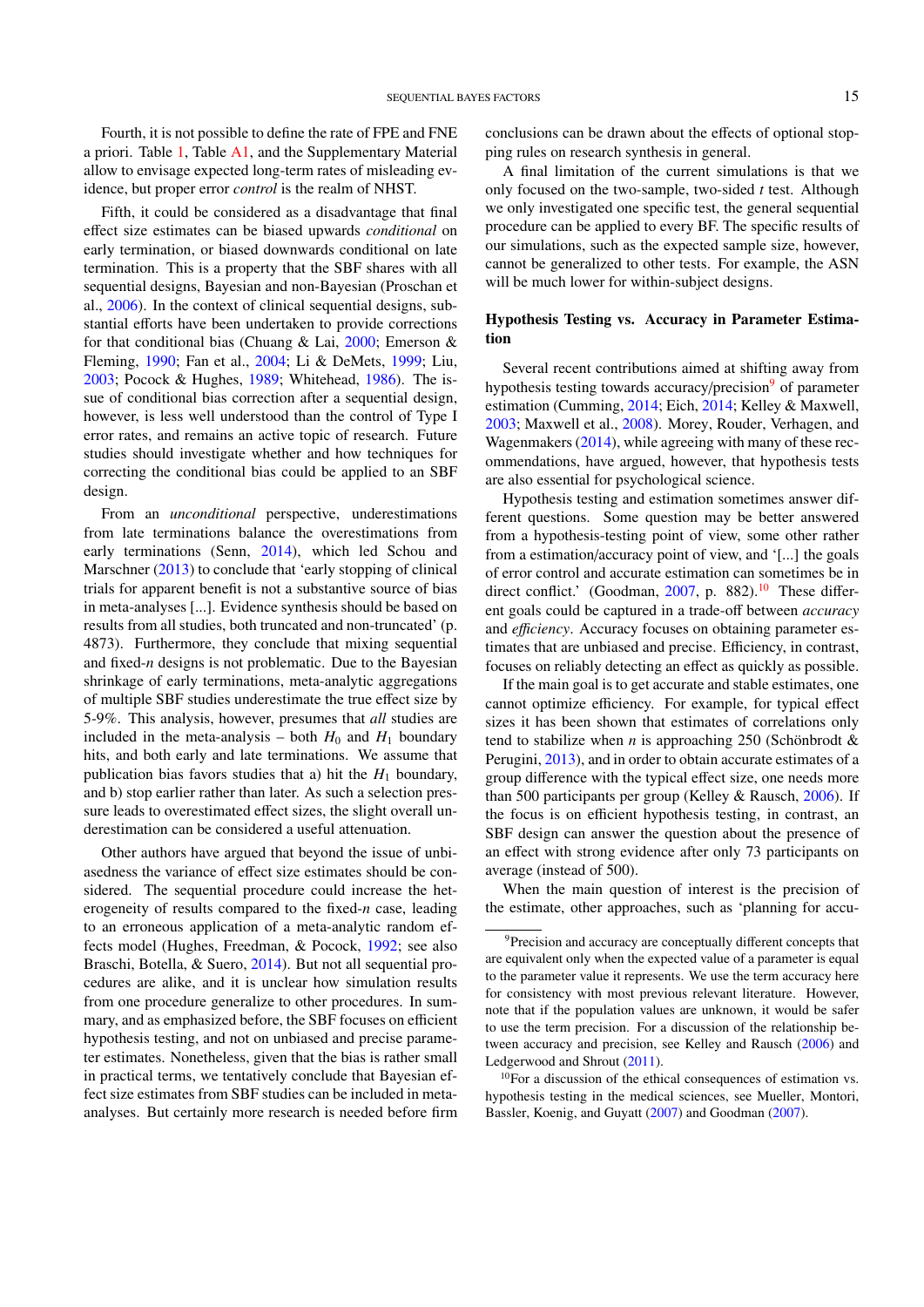racy' (Kruschke, [2012;](#page-16-0) Maxwell et al., [2008\)](#page-17-7), might be better suited. Hence, accuracy in an estimation framework and efficiency in a sequential hypothesis testing framework are complementary goals for different research scenarios.

## Conclusion

In an ideal world, scientists would have precise theories, easy access to thousands of participants, and highly reliable measures. In such a scenario, any reasonable hypothesis test procedure would come to the same conclusions, and researchers would have no need to use an optional stopping rule that depends on the effect size.

In a realistic scenario, however, where resources are limited and researchers have the obligation to use these resources wisely, the SBF can answer the question about the presence or absence of an effect with better quality (i.e., a smaller long-term rate of misleading evidence) and/or higher efficiency (i.e., fewer participants on average) than the classical NHST-PA approach or typical frequentist sequential designs. Furthermore, it is highly flexible concerning the sampling plan and does not depend on correct a priori guesses of the true effect size.

Therefore, a prototypical scenario for the application of the SBF design could be early lines of research that sort out which effects hold promise (see also Lakens, [2014\)](#page-16-8). Furthermore, its efficiency makes it especially valuable when samples are hard to collect or limited in size, such as clinical samples. After the presence of an effect is established with strong evidence, accumulating samples or meta-analyses can provide unbiased and increasingly accurate estimates of the effect size.

It is important to stress that the SBF design is not a magic wand, it has both advantages and disadvantages, and it should not be used mindlessly. However, it represents a valid approach for hypothesis testing with some distinctive desirable properties that set it apart from current common alternatives. Among these, we wish to stress that it makes a commonly used procedure perfectly acceptable, which has been considered as questionable so far: If the results are unclear, collect more data. While in NHST this option is taboo, using the SBF it can be done without any guilt. Not only it can be done, but doing so results in a more efficient research strategy, provided that some rules are followed.

#### References

<span id="page-15-10"></span>Anderson, K. (2014). *gsDesign: Group Sequential Design*.

- <span id="page-15-9"></span>Armitage, P., McPherson, C. K., & Rowe, B. C. (1969). Repeated significance tests on accumulating data. *Journal of the Royal Statistical Society. Series A (General)*, *132*, 235–244.
- <span id="page-15-7"></span>Bakan, D. (1966). The test of significance in psychological research. *Psychological Bulletin*, *66*, 423–437. doi[:10.](http://dx.doi.org/10.1037/h0020412) 1037/[h0020412](http://dx.doi.org/10.1037/h0020412)
- <span id="page-15-5"></span>Bakker, M., van Dijk, A., & Wicherts, J. M. (2012). The rules of the game called psychological science. *Perspectives on Psychological Science*, *7*, 543–554. doi[:10. 1177](http://dx.doi.org/10.1177/1745691612459060)/ [1745691612459060](http://dx.doi.org/10.1177/1745691612459060)
- <span id="page-15-14"></span>Bayarri, M. J., Berger, J. O., Forte, A., & García-Donato, G. (2012). Criteria for Bayesian model choice with application to variable selection. *The Annals of Statistics*, *40*, 1550–1577.
- <span id="page-15-11"></span>Berger, J. O. (2006). Bayes factors. In S. Kotz, N. Balakrishnan, C. Read, B. Vidakovic, & N. L. Johnson (Eds.), *Encyclopedia of statistical sciences, vol. 1 (2nd ed.)* (pp. 378–386). Hoboken, NJ: Wiley.
- <span id="page-15-2"></span>Berger, J. O. & Wolpert, R. L. (1988). *The likelihood principle (2nd ed.)* Hayward, CA: Institute of Mathematical Statistics.
- <span id="page-15-15"></span>Borenstein, M., Hedges, L. V., Higgins, J. P. T., & Rothstein, H. R. (2011). *Introduction to meta-analysis*. Chichester: John Wiley & Sons.
- <span id="page-15-18"></span>Braschi, L., Botella, J., & Suero, M. (2014). Consequences of sequential sampling for meta-analysis. *Behavior Research Methods*, *46*, 1167–1183. doi[:10.3758](http://dx.doi.org/10.3758/s13428-013-0433-z)/s13428- [013-0433-z](http://dx.doi.org/10.3758/s13428-013-0433-z)
- <span id="page-15-8"></span>Chambers, C. D. (2013). Registered Reports: A new publishing initiative at Cortex. *Cortex*, *49*, 609–610. doi[:10.](http://dx.doi.org/10.1016/j.cortex.2012.12.016) 1016/[j.cortex.2012.12.016](http://dx.doi.org/10.1016/j.cortex.2012.12.016)
- <span id="page-15-17"></span>Chuang, C. S. & Lai, T. L. (2000). Hybrid resampling methods for confidence intervals. *Statistica Sinica*, *10*, 1– 50.
- <span id="page-15-4"></span>Cohen, J. (1988). *Statistical power analysis for the behavioral sciences*. New Jersey, US: Lawrence Erlbaum Associates.
- <span id="page-15-6"></span>Cohen, J. (1994). The earth is round (p < .05). *American Psychologist*, *49*, 997–1003. doi:10.1037/[0003-066X.49.](http://dx.doi.org/10.1037/0003-066X.49.12.997) [12.997](http://dx.doi.org/10.1037/0003-066X.49.12.997)
- <span id="page-15-16"></span>Colquhoun, D. (2014). An investigation of the false discovery rate and the misinterpretation of p-values. *Royal Society Open Science*, *1*, 140216. doi[:10. 1098](http://dx.doi.org/10.1098/rsos.140216)/rsos. [140216](http://dx.doi.org/10.1098/rsos.140216)
- <span id="page-15-1"></span>Cumming, G. (2014). The new statistics: Why and how. *Psychological Science*, *25*, 7–29. doi[:10 . 1177](http://dx.doi.org/10.1177/0956797613504966) / [0956797613504966](http://dx.doi.org/10.1177/0956797613504966)
- <span id="page-15-0"></span>Dienes, Z. (2008). *Understanding psychology as a science: An introduction to scientific and statistical inference*. New York: Palgrave Macmillan.
- <span id="page-15-3"></span>Dienes, Z. (2011). Bayesian versus orthodox statistics: Which side are you on? *Perspectives on Psychological Science*, *6*, 274–290. doi:10.1177/[1745691611406920](http://dx.doi.org/10.1177/1745691611406920)
- <span id="page-15-13"></span>Dienes, Z. (2014). Using Bayes to get the most out of nonsignificant results. *Frontiers in Psychology: Quantitative Psychology and Measurement*, *5*, 781. doi[:10 .](http://dx.doi.org/10.3389/fpsyg.2014.00781) 3389/[fpsyg.2014.00781](http://dx.doi.org/10.3389/fpsyg.2014.00781)
- <span id="page-15-12"></span>Edwards, W., Lindman, H., & Savage, L. J. (1963). Bayesian statistical inference for psychological research. *Psy-*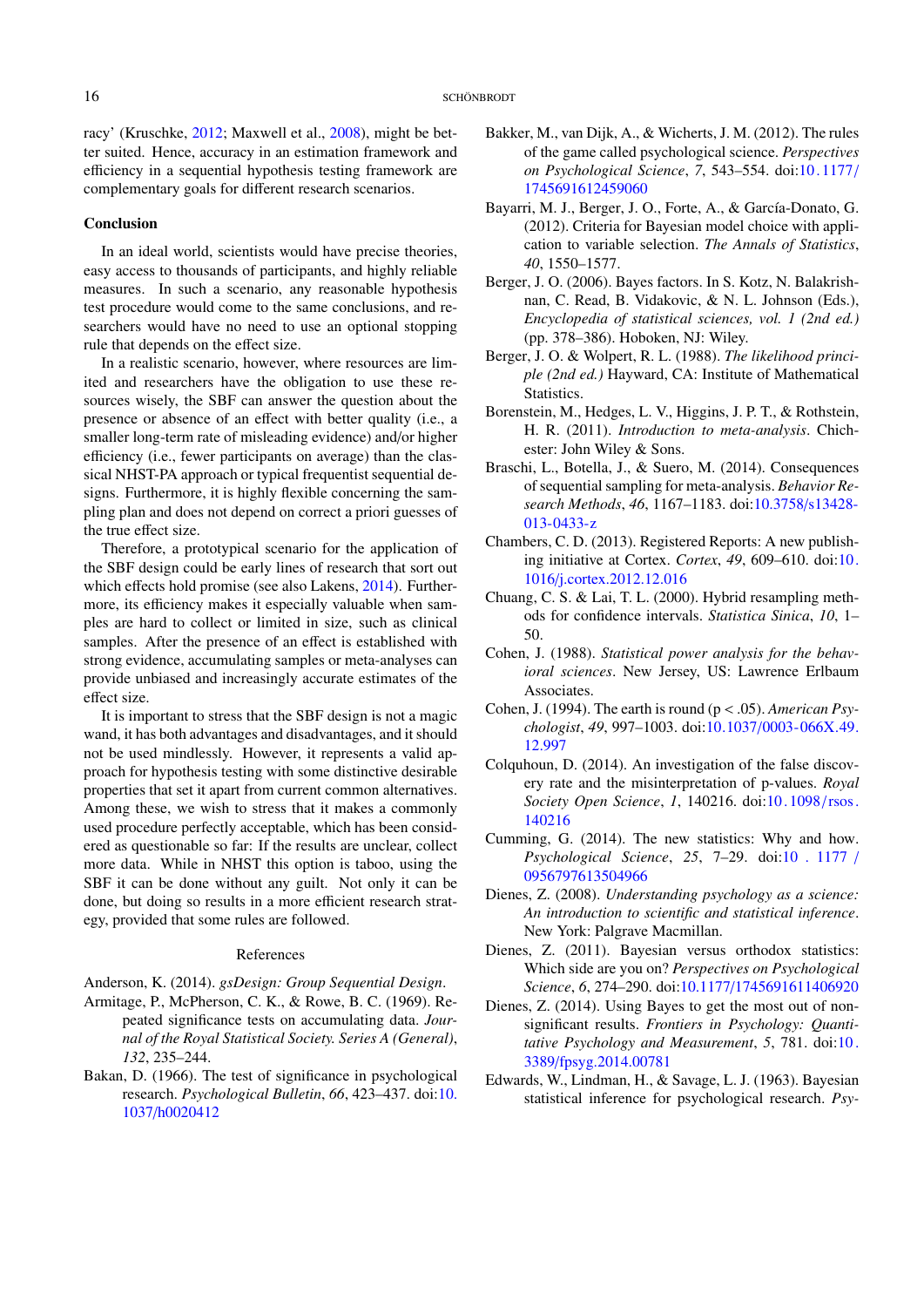*chological Review*, *70*, 193–242. doi[:10 . 1037](http://dx.doi.org/10.1037/h0044139) / [h0044139](http://dx.doi.org/10.1037/h0044139)

- <span id="page-16-25"></span>Eich, E. (2014). Business not as usual. *Psychological Science*, *25*, 3–6. doi:10.1177/[0956797613512465](http://dx.doi.org/10.1177/0956797613512465)
- <span id="page-16-23"></span>Emerson, S. S. & Fleming, T. R. (1990). Parameter estimation following group sequential hypothesis testing. *Biometrika*, *77*, 875–892.
- <span id="page-16-14"></span>Emerson, S. S., Kittelson, J. M., & Gillen, D. L. (2007). Frequentist evaluation of group sequential clinical trial designs. *Statistics in Medicine*, *26*, 5047–5080. doi[:10.](http://dx.doi.org/10.1002/sim.2901) 1002/[sim.2901](http://dx.doi.org/10.1002/sim.2901)
- <span id="page-16-16"></span>Fan, X., DeMets, D. L., & Lan, K. K. G. (2004). Conditional bias of point estimates following a group sequential test. *Journal of Biopharmaceutical Statistics*, *14*, 505– 530. doi:10.1081/[BIP-120037195](http://dx.doi.org/10.1081/BIP-120037195)
- <span id="page-16-18"></span>Ferguson, C. J. & Heene, M. (2012). A vast graveyard of undead theories: Publication bias and psychological science's aversion to the null. *Perspectives on Psychological Science*, *7*, 555–561. doi[:10 . 1177](http://dx.doi.org/10.1177/1745691612459059) / [1745691612459059](http://dx.doi.org/10.1177/1745691612459059)
- <span id="page-16-9"></span>Frick, R. W. (1998). A better stopping rule for conventional statistical tests. *Behavior Research Methods, Instruments,* & *Computers*, *30*, 690–697. doi[:10. 3758](http://dx.doi.org/10.3758/BF03209488)/ [BF03209488](http://dx.doi.org/10.3758/BF03209488)
- <span id="page-16-17"></span>Gallistel, C. R. (2009). The importance of proving the null. *Psychological Review*, *116*, 439–453.
- <span id="page-16-19"></span>Gelman, A. & Rubin, D. B. (1995). Avoiding model selection in Bayesian social research. *Sociological Methodology*, *25*, 165–174.
- <span id="page-16-4"></span>Gigerenzer, G., Krauss, S., & Vitouch, O. (2004). The null ritual. In D. Kaplan (Ed.), *The Sage handbook of quantitative methodology for the social sciences* (pp. 391– 408). Thousand Oaks, CA: Sage.
- <span id="page-16-11"></span>Gönen, M., Johnson, W. O., Lu, Y., & Westfall, P. H. (2005). The Bayesian two-sample t test. *The American Statistician*, *59*, 252–257. doi:10.1198/[000313005X55233](http://dx.doi.org/10.1198/000313005X55233)
- <span id="page-16-15"></span>Goodman, S. N. (2007). Stopping at nothing? Some dilemmas of data monitoring in clinical trials. *Annals of Internal Medicine*, *146*, 882–887.
- <span id="page-16-13"></span>Hoijtink, H. (2012). *Informative hypotheses: Theory and practice for behavioral and social scientists*. Boca Raton: Chapman and Hall/CRC.
- <span id="page-16-5"></span>Hubbard, R. (2011). The widespread misinterpretation of pvalues as error probabilities. *Journal of Applied Statistics*, *38*, 2617–2626. doi:10 . 1080 / [02664763 . 2011 .](http://dx.doi.org/10.1080/02664763.2011.567245) [567245](http://dx.doi.org/10.1080/02664763.2011.567245)
- <span id="page-16-24"></span>Hughes, M. D., Freedman, L. S., & Pocock, S. J. (1992). The impact of stopping rules on heterogeneity of results in overviews of clinical trials. *Biometrics*, *48*, 41–53.
- <span id="page-16-10"></span>Jeffreys, H. (1961). *The theory of probability*. Oxford University Press.
- <span id="page-16-22"></span>Jennison, C. & Turnbull, B. W. (1999). *Group sequential methods with applications to clinical trials*. Boca Raton: CRC Press.
- <span id="page-16-6"></span>John, L. K., Loewenstein, G., & Prelec, D. (2012). Measuring the prevalence of questionable research practices with incentives for truth telling. *Psychological Science*, *23*, 524–532. doi:10.1177/[0956797611430953](http://dx.doi.org/10.1177/0956797611430953)
- <span id="page-16-21"></span>Johnson, V. E. (2013). Revised standards for statistical evidence. *Proceedings of the National Academy of Sciences*, *110*, 19313–19317. doi[:10 . 1073](http://dx.doi.org/10.1073/pnas.1313476110) / pnas . [1313476110](http://dx.doi.org/10.1073/pnas.1313476110)
- <span id="page-16-1"></span>Kass, R. E. & Raftery, A. E. (1995). Bayes factors. *Journal of the American Statistical Association*, *90*, 773–795.
- <span id="page-16-26"></span>Kelley, K. & Maxwell, S. E. (2003). Sample size for multiple regression: Obtaining regression coefficients that are accurate, not simply significant. *Psychological Methods*, *8*, 305–321.
- <span id="page-16-27"></span>Kelley, K. & Rausch, J. R. (2006). Sample size planning for the standardized mean difference: Accuracy in parameter estimation via narrow confidence intervals. *Psychological Methods*, *11*, 363–385. doi[:10.1037](http://dx.doi.org/10.1037/1082-989X.11.4.363)/1082- [989X.11.4.363](http://dx.doi.org/10.1037/1082-989X.11.4.363)
- <span id="page-16-2"></span>Klein, R. A., Ratliff, K. A., Vianello, M., Adams Jr., R. B., Bahník, Š., Bernstein, M. J., ... Nosek, B. A. (2014). Investigating variation in replicability: A "many labs" replication project. *Social Psychology*, *45*, 142–152. doi:10.1027/[1864-9335](http://dx.doi.org/10.1027/1864-9335/a000178)/a000178
- <span id="page-16-3"></span>Kline, R. B. (2004). *Beyond significance testing: Reforming data analysis methods in behavioral research*. Washington, DC: APA.
- <span id="page-16-20"></span>Kruschke, J. K. (2011). Bayesian assessment of null values via parameter estimation and model comparison. *Perspectives on Psychological Science*, *6*, 299–312. doi:10.1177/[1745691611406925](http://dx.doi.org/10.1177/1745691611406925)
- <span id="page-16-0"></span>Kruschke, J. K. (2012). Bayesian estimation supersedes the t test. *Journal of Experimental Psychology: General*, 1–31. doi:10.1037/[a0029146](http://dx.doi.org/10.1037/a0029146)
- <span id="page-16-12"></span>Kuiper, R. M., Klugkist, I., & Hoijtink, H. (2010). A Fortran 90 program for confirmatory analysis of variance. *Journal of Statistical Software*, *34*, 1–30.
- <span id="page-16-7"></span>Lai, T. L., Lavori, P. W., & Shih, M. C. (2012). Adaptive trial designs. *Annual Review of Pharmacology and Toxicology*, *52*, 101–110. doi:10 . 1146 / [annurev - pharmtox -](http://dx.doi.org/10.1146/annurev-pharmtox-010611-134504) [010611-134504](http://dx.doi.org/10.1146/annurev-pharmtox-010611-134504)
- <span id="page-16-8"></span>Lakens, D. (2014). Performing high-powered studies efficiently with sequential analyses. *European Journal of Social Psychology*, *44*, 701–710. doi[:10 . 1002](http://dx.doi.org/10.1002/ejsp.2023) / ejsp . [2023](http://dx.doi.org/10.1002/ejsp.2023)
- <span id="page-16-28"></span>Ledgerwood, A. & Shrout, P. E. (2011). The trade-off between accuracy and precision in latent variable models of mediation processes. *Journal of Personality and Social Psychology*, *101*, 1174–1188. doi[:10 . 1037](http://dx.doi.org/10.1037/a0024776) / [a0024776](http://dx.doi.org/10.1037/a0024776)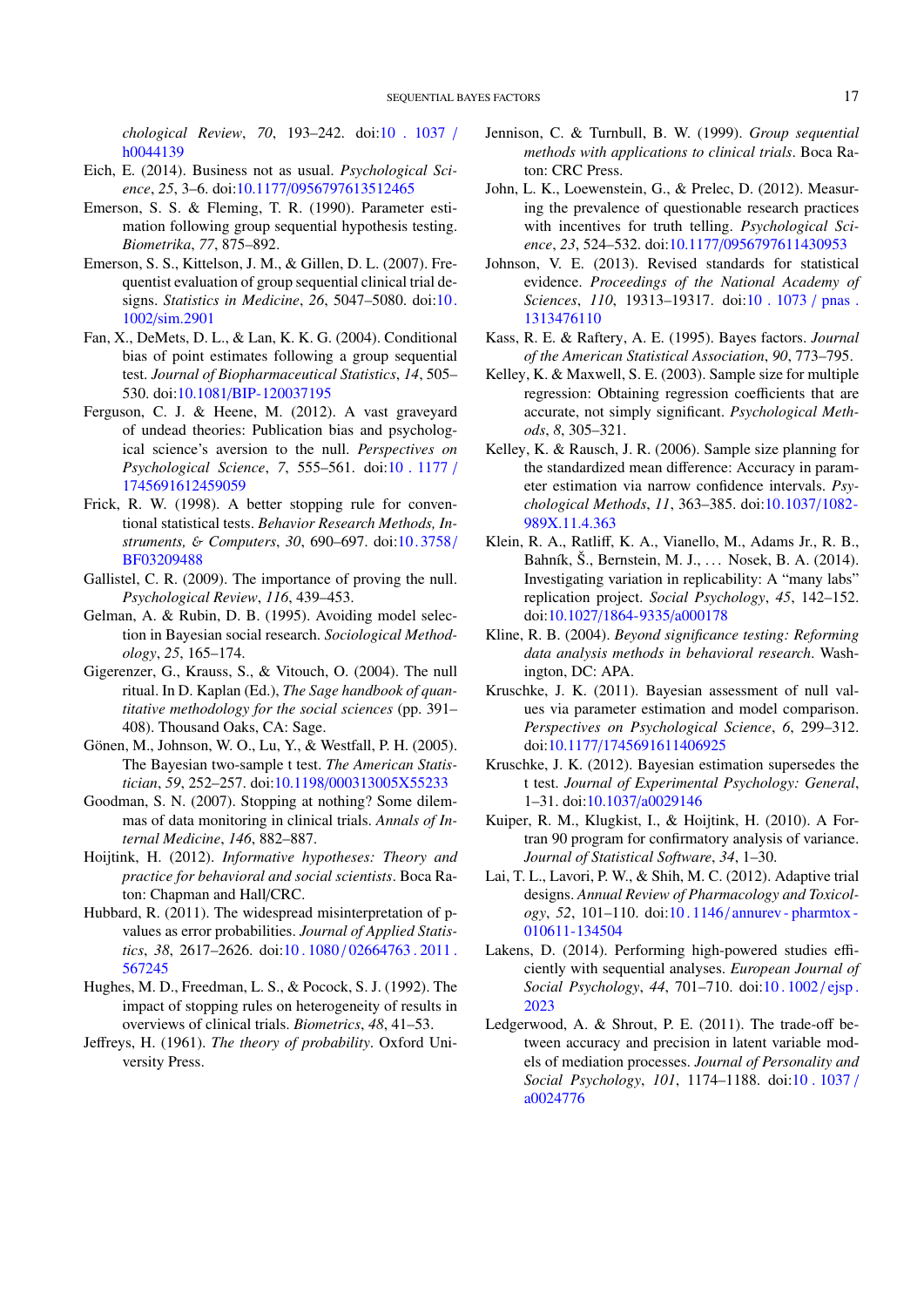- <span id="page-17-14"></span>Lee, M. D. & Wagenmakers, E.-J. (2013). *Bayesian cognitive modeling: A practical course*. Cambridge University Press.
- <span id="page-17-24"></span>Li, Z. & DeMets, D. L. (1999). On the bias of estimation of a Brownian motion drift following group sequential tests. *Statistica Sinica*, *9*, 923–938.
- <span id="page-17-1"></span>Lindley, D. V. (1957). A statistical paradox. *Biometrika*, *44*, 187–192. doi:10.1093/biomet/[44.1-2.187](http://dx.doi.org/10.1093/biomet/44.1-2.187)
- <span id="page-17-25"></span>Liu, A. (2003). A simple low-bias estimate following a sequential test with linear boundaries. *Lecture Notes-Monograph Series*, 47–58.
- <span id="page-17-21"></span>Love, J., Selker, R., Marsman, M., Jamil, T., Verhagen, J., Ly, A., ... Wagenmakers, E.-J. (2015). JASP (Version  $0.7.1$ ).
- <span id="page-17-2"></span>Matzke, D., Nieuwenhuis, S., van Rijn, H., Slagter, H. A., van der Molen, M. W., & Wagenmakers, E.-J. (2015). The effect of horizontal eye movements on free recall: A preregistered adversarial collaboration. *Journal of Experimental Psychology. General*, *144*, e1–15. doi:10.1037/[xge0000038](http://dx.doi.org/10.1037/xge0000038)
- <span id="page-17-7"></span>Maxwell, S. E., Kelley, K., & Rausch, J. R. (2008). Sample size planning for statistical power and accuracy in parameter estimation. *Annual Review of Psychology*, *59*, 537–563. doi:10.1146/[annurev.psych.59.103006.](http://dx.doi.org/10.1146/annurev.psych.59.103006.093735) [093735](http://dx.doi.org/10.1146/annurev.psych.59.103006.093735)
- <span id="page-17-12"></span>Morey, R. D. & Rouder, J. N. (2011). Bayes factor approaches for testing interval null hypotheses. *Psychological Methods*, *16*, 406–419. doi:10.1037/[a0024377](http://dx.doi.org/10.1037/a0024377)
- <span id="page-17-15"></span>Morey, R. D. & Rouder, J. N. (2015). *BayesFactor: Computation of Bayes factors for common designs*.
- <span id="page-17-27"></span>Morey, R. D., Rouder, J. N., Verhagen, J., & Wagenmakers, E.-J. (2014). Why hypothesis tests are essential for psychological science: A comment on Cumming (2014). *Psychological Science*, 0956797614525969. doi:10.1177/[0956797614525969](http://dx.doi.org/10.1177/0956797614525969)
- <span id="page-17-28"></span>Mueller, P. S., Montori, V. M., Bassler, D., Koenig, B. A., & Guyatt, G. H. (2007). Ethical issues in stopping randomized trials early because of apparent benefit. *Annals of Internal Medicine*, *146*, 878–881. doi[:10.7326](http://dx.doi.org/10.7326/0003-4819-146-12-200706190-00009)/ [0003-4819-146-12-200706190-00009](http://dx.doi.org/10.7326/0003-4819-146-12-200706190-00009)
- <span id="page-17-13"></span>Mulder, J., Hoijtink, H., & de Leeuw, C. (2012). BIEMS: A Fortran 90 program for calculating Bayes factors for inequality and equality constrained models. *Journal of Statistical Software*, *46*, 1–39.
- <span id="page-17-9"></span>Murayama, K., Pekrun, R., & Fiedler, K. (2013). Research practices that can prevent an inflation of falsepositive rates. *Personality and Social Psychology Review*. doi:10.1177/[1088868313496330](http://dx.doi.org/10.1177/1088868313496330)
- <span id="page-17-8"></span>Nosek, B. A. & Lakens, D. (2014). Registered reports: A method to increase the credibility of published results. *Social Psychology*, *45*, 137–141. doi[:10. 1027](http://dx.doi.org/10.1027/1864-9335/a000192)/1864 - 9335/[a000192](http://dx.doi.org/10.1027/1864-9335/a000192)
- <span id="page-17-3"></span>Oppenheimer, D. M. & Monin, B. (2009). The retrospective gambler's fallacy: Unlikely events, constructing the past, and multiple universes. *Judgment and Decision Making*, *4*, 326–334.
- <span id="page-17-5"></span>Perugini, M., Gallucci, M., & Costantini, G. (2014). Safeguard power as a protection against imprecise power estimates. *Perspectives on Psychological Science*, *9*, 319–332. doi:10.1177/[1745691614528519](http://dx.doi.org/10.1177/1745691614528519)
- <span id="page-17-29"></span>Plummer, M., Best, N., Cowles, K., & Vines, K. (2006). CODA: Convergence diagnosis and output analysis for MCMC. *R News*, *6*, 7–11.
- <span id="page-17-26"></span>Pocock, S. J. & Hughes, M. D. (1989). Practical problems in interim analyses, with particular regard to estimation. *Controlled Clinical Trials*, *10*, 209–221.
- <span id="page-17-22"></span>Popper, K. R. (1935). *Logik der Forschung*. Vienna, Austria: Julius Springer.
- <span id="page-17-23"></span>Popper, K. R. (1963). *Conjectures and refutations: The growth of scientific knowledge*. London: Routledge.
- <span id="page-17-10"></span>Proschan, M. A., Lan, K. G., & Wittes, J. T. (2006). *Statistical monitoring of clinical trials: A unified approach*. New York: Springer.
- <span id="page-17-20"></span>R Core Team. (2014). *R: A language and environment for statistical computing*. Vienna, Austria.
- <span id="page-17-19"></span>Richard, F. D., Bond, C. F., & Stokes-Zoota, J. J. (2003). One hundred years of social psychology quantitatively described. *Review of General Psychology*, *7*, 331–363. doi:10.1037/[1089-2680.7.4.331](http://dx.doi.org/10.1037/1089-2680.7.4.331)
- <span id="page-17-16"></span>Rouder, J. N. (2014). Optional stopping: No problem for bayesians. *Psychonomic Bulletin* & *Review*, *21*, 301– 308. doi:10.3758/[s13423-014-0595-4](http://dx.doi.org/10.3758/s13423-014-0595-4)
- <span id="page-17-11"></span>Rouder, J. N., Morey, R. D., Speckman, P. L., & Province, J. M. (2012). Default Bayes factors for ANOVA designs. *Journal of Mathematical Psychology*, *56*, 356– 374. doi:10.1016/[j.jmp.2012.08.001](http://dx.doi.org/10.1016/j.jmp.2012.08.001)
- <span id="page-17-0"></span>Rouder, J. N., Speckman, P. L., Sun, D., Morey, R. D., & Iverson, G. (2009). Bayesian t tests for accepting and rejecting the null hypothesis. *Psychonomic Bulletin* & *Review*, *16*, 225–237.
- <span id="page-17-6"></span>Royall, R. M. (1997). *Statistical evidence: A likelihood paradigm*. London: Chapman & Hall.
- <span id="page-17-17"></span>Royall, R. M. (2000). On the probability of observing misleading statistical evidence. *Journal of the American Statistical Association*, *95*, 760–768. doi[:10 . 2307](http://dx.doi.org/10.2307/2669456) / [2669456](http://dx.doi.org/10.2307/2669456)
- <span id="page-17-18"></span>Royall, R. M. (2004). The likelihood paradigm for statistical evidence. In M. L. Taper & S. R. Lele (Eds.), *The nature of scientific evidence: Statistical, philosophical, and empirical considerations* (pp. 119–152). Chicago: University of Chicago Press.
- <span id="page-17-4"></span>Rozeboom, W. W. (1960). The fallacy of the null-hypothesis significance test. *Psychological Bulletin*, *57*, 416–428. doi:10.1037/[h0042040](http://dx.doi.org/10.1037/h0042040)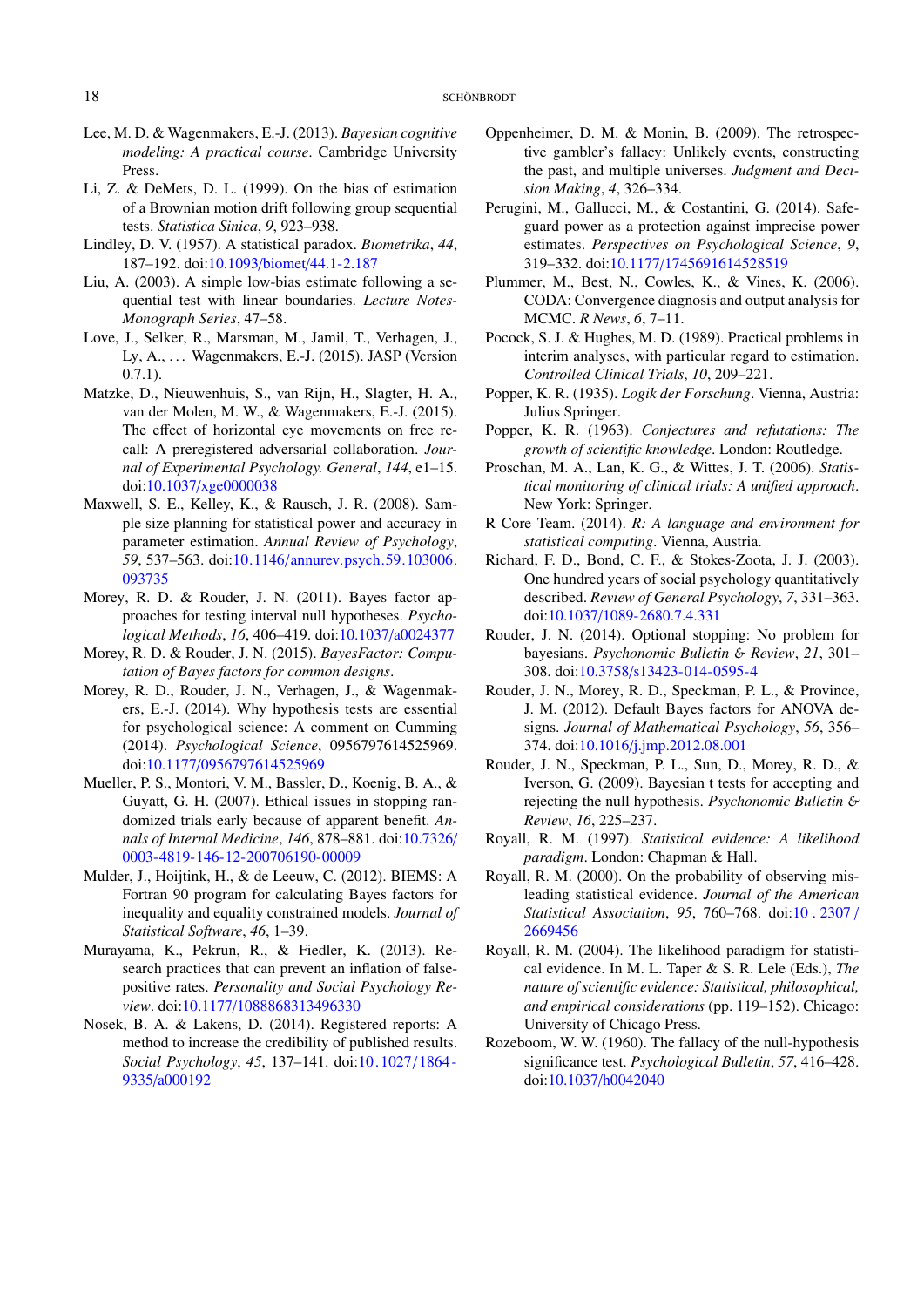- <span id="page-18-12"></span>Sanborn, A. N. & Hills, T. T. (2013). The frequentist implications of optional stopping on Bayesian hypothesis tests. *Psychonomic Bulletin* & *Review*. doi[:10 . 3758](http://dx.doi.org/10.3758/s13423-013-0518-9) / [s13423-013-0518-9](http://dx.doi.org/10.3758/s13423-013-0518-9)
- <span id="page-18-2"></span>Sanborn, A. N., Hills, T. T., Dougherty, M. R., Thomas, R. P., Yu, E. C., & Sprenger, A. M. (2014). Reply to Rouder (2014): Good frequentist properties raise confidence. *Psychonomic Bulletin* & *Review*. doi[:10.3758](http://dx.doi.org/10.3758/s13423-014-0607-4)/s13423- [014-0607-4](http://dx.doi.org/10.3758/s13423-014-0607-4)
- <span id="page-18-5"></span>Schmidt, F. L. & Hunter, J. E. (1997). Eight common but false objections to the discontinuation of significance testing in the analysis of research data. In L. L. Harlow, S. A. Mulaik, & J. H. Steiger (Eds.), *What if there were no significance tests?* (pp. 37–64). Mahwah, New Jersey: Lawrence Erlbaum Associates.
- <span id="page-18-14"></span>Schönbrodt, F. D. (2014). Interactive exploration of a prior's impact (Blog post).
- <span id="page-18-8"></span>Schönbrodt, F. D. & Perugini, M. (2013). At what sample size do correlations stabilize? *Journal of Research in Personality*, *47*, 609–612. doi:10.1016/[j.jrp.2013.05.](http://dx.doi.org/10.1016/j.jrp.2013.05.009) [009](http://dx.doi.org/10.1016/j.jrp.2013.05.009)
- <span id="page-18-18"></span>Schou, I. M. & Marschner, I. C. (2013). Meta-analysis of clinical trials with early stopping: An investigation of potential bias. *Statistics in Medicine*, *32*, 4859–4874. doi:10.1002/[sim.5893](http://dx.doi.org/10.1002/sim.5893)
- <span id="page-18-20"></span>Senn, S. (2014). A note regarding meta-analysis of sequential trials with stopping for efficacy. *Pharmaceutical Statistics*, *13*, 371–375. doi:10.1002/[pst.1639](http://dx.doi.org/10.1002/pst.1639)
- <span id="page-18-3"></span>Simmons, J. P., Nelson, L. D., & Simonsohn, U. (2011). False-positive psychology: Undisclosed flexibility in data collection and analysis allows presenting anything as significant. *Psychological Science*, *22*, 1359–1366. doi:10.1177/[0956797611417632](http://dx.doi.org/10.1177/0956797611417632)
- <span id="page-18-4"></span>Simonsohn, U. (2013). Just post it: The lesson from two cases of fabricated data detected by statistics alone. *Psychological Science*, *24*, 1875–1888. doi[:10.1177](http://dx.doi.org/10.1177/0956797613480366)/ [0956797613480366](http://dx.doi.org/10.1177/0956797613480366)
- <span id="page-18-7"></span>Simonsohn, U., Nelson, L. D., & Simmons, J. P. (2014). Pcurve: A key to the file-drawer. *Journal of Experimental Psychology: General*, *143*, 534–547. doi[:10.1037](http://dx.doi.org/10.1037/a0033242)/ [a0033242](http://dx.doi.org/10.1037/a0033242)
- <span id="page-18-13"></span>Sinharay, S. & Stern, H. S. (2002). On the sensitivity of *Statistician*, *56*, 196–201.
- <span id="page-18-15"></span>Spiegelhalter, D. & Rice, K. (2009). Bayesian statistics. *Scholarpedia*, *4*, 5230. doi:10.4249/[scholarpedia.5230](http://dx.doi.org/10.4249/scholarpedia.5230)
- <span id="page-18-10"></span>van Assen, M. A. L. M., van Aert, R. C. M., Nuijten, M. B., & Wicherts, J. M. (2014). Why publishing everything is more effective than selective publishing of statistically significant results. *PLoS ONE*, *9*, e84896. doi[:10.1371](http://dx.doi.org/10.1371/journal.pone.0084896)/ [journal.pone.0084896](http://dx.doi.org/10.1371/journal.pone.0084896)
- <span id="page-18-21"></span>Viechtbauer, W. (2010). Conducting meta-analyses in R with the metafor package. *Journal of Statistical Software*, *36*, 1–48.
- <span id="page-18-6"></span>Wagenmakers, E.-J. (2007). A practical solution to the pervasive problems of p values. *Psychonomic Bulletin* & *Review*, *14*, 779–804.
- <span id="page-18-0"></span>Wagenmakers, E.-J., Wetzels, R., Borsboom, D., v. d. Maas, H. L. J., & Kievit, R. A. (2012). An agenda for purely confirmatory research. *Perspectives on Psychological Science*, *7*, 632–638. doi:10.1177/[1745691612463078](http://dx.doi.org/10.1177/1745691612463078)
- <span id="page-18-1"></span>Wagenmakers, E.-J., Beek, T. F., Rotteveel, M., Gierholz, A., Matzke, D., Steingroever, H., ... Pinto, Y. (2015). Turning the hands of time again: A purely confirmatory replication study and a Bayesian analysis. *Cognition*, 494. doi:10.3389/[fpsyg.2015.00494](http://dx.doi.org/10.3389/fpsyg.2015.00494)
- <span id="page-18-11"></span>Wald, A. & Wolfowitz, J. (1948). Optimum character of the sequential probability ratio test. *The Annals of Mathematical Statistics*, *19*, 326–339. doi[:10. 1214](http://dx.doi.org/10.1214/aoms/1177730197)/ aoms/ [1177730197](http://dx.doi.org/10.1214/aoms/1177730197)
- <span id="page-18-16"></span>Whitehead, J. (1986). On the bias of maximum likelihood estimation following a sequential test. *Biometrika*, *73*, 573–581. doi:10.1093/biomet/[73.3.573](http://dx.doi.org/10.1093/biomet/73.3.573)
- <span id="page-18-9"></span>Yu, E. C., Sprenger, A. M., Thomas, R. P., & Dougherty, M. R. (2013). When decision heuristics and science collide. *Psychonomic Bulletin* & *Review*. doi[:10.3758](http://dx.doi.org/10.3758/s13423-013-0495-z)/ [s13423-013-0495-z](http://dx.doi.org/10.3758/s13423-013-0495-z)
- <span id="page-18-17"></span>Zhang, J. J., Blumenthal, G. M., He, K., Tang, S., Cortazar, P., & Sridhara, R. (2012). Overestimation of the effect size in group sequential trials. *Clinical Cancer Research*, *18*, 4872–4876. doi:10.1158/[1078-0432.CCR-](http://dx.doi.org/10.1158/1078-0432.CCR-11-3118)[11-3118](http://dx.doi.org/10.1158/1078-0432.CCR-11-3118)

# Appendix A

#### Quantiles for Stopping-*n*s

<span id="page-18-19"></span>While Table [1](#page-9-0) reports the average sample size until a SBF design can be stopped (ASN), this table reports the quantiles of each stopping-*n* distribution. The four numbers in each cell are the 50th, 80th, 90th, and 95th quantile of the respective stopping-*n* distribution.

#### Appendix B

Bayes factors to the prior distributions. *The American*<br>
How to Compute the Bayesian Effect Size Estimate With HPD Interval Using the BayesFactor (Morey & Rouder, [2015\)](#page-17-15) and the coda package (Plummer, Best, Cowles, & Vines, [2006\)](#page-17-29) for R, both Bayes factors and Bayesian effect size estimates can be easily computed:

## lines beginning with # are comments

- # if not already done:
- # install the BayesFactor package
- # (only has to be done once)
- # install.packages("BayesFactor")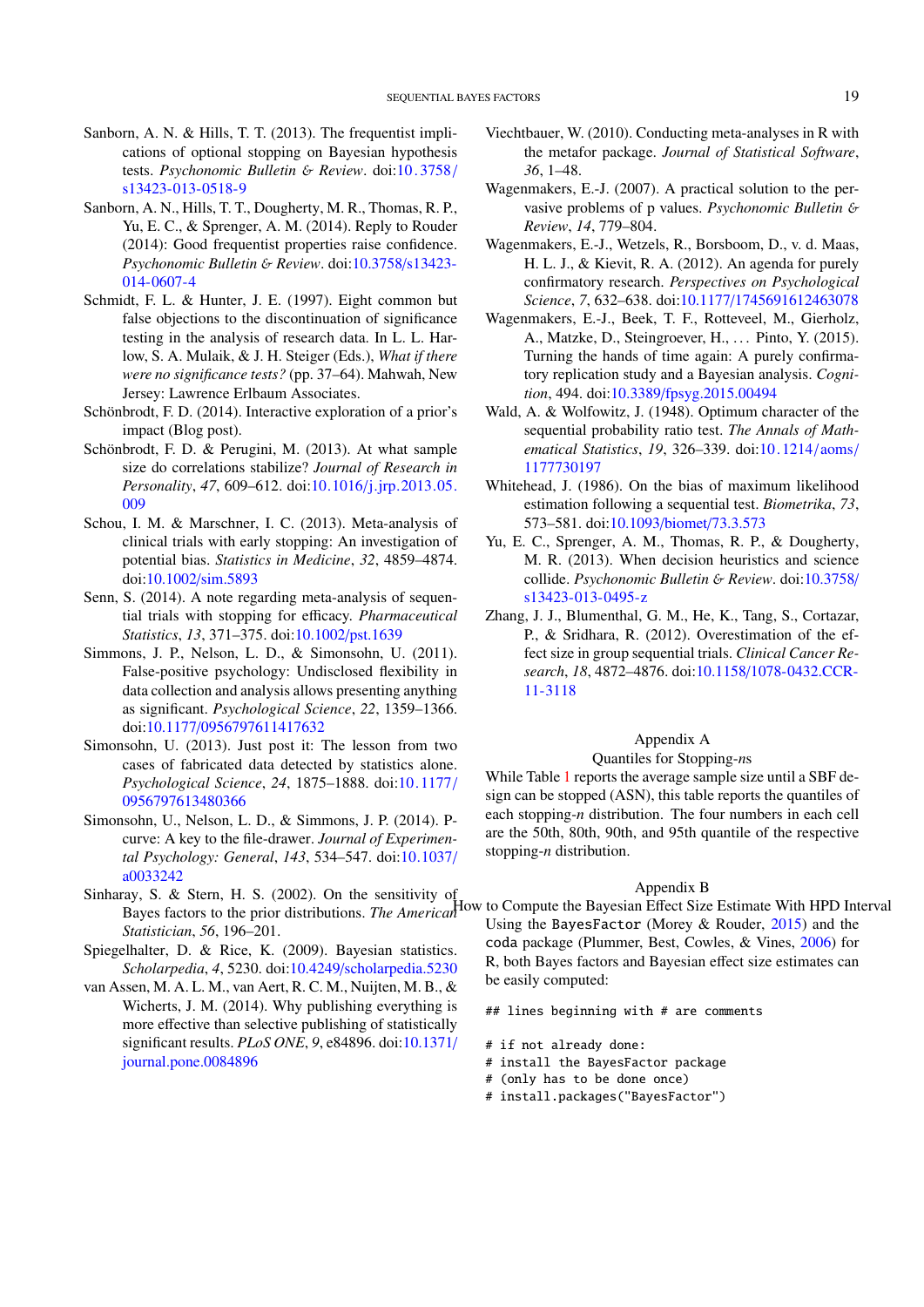<span id="page-19-0"></span>

|                                                                                                      | $= 1.20$    | $00'1 =$    | $\mathcal{O}$<br>$= 0.80$ | $\mathcal{O}$<br>$0.70 =$ | $\mathcal{O}$<br>$-0.60$ | $\mathcal{S}$<br>$= 0.50$ | $\delta=0.40$   | $\delta = 0.30$ | $\mathcal{O}$<br>$= 0.20$ | ۳<br>$\frac{1}{2}$ | $\mathcal{O}$<br>$= 1.20$ | $\delta = 1.00$ | $\delta = 0.80$    | $\mathcal{O}$<br>$0.70 = 0$ | $= 0.60$      | $\sigma$ $\sigma$<br>$= 0.50$ | $\mathcal{S}$<br>$-0.40$ | $\delta = 0.30$ | $\delta=0.20$     | $r=1$ | $\delta = 1.20$ | $\mathcal{O}$<br>$-1.001$ | $\mathcal{O}$<br>$= 0.80$ | $\delta = 0.60$<br>$\delta = 0.70$ |               | $\delta = 0.30$<br>$\delta = 0.40$<br>$\delta = 0.50$ |                 |                 | $\mathcal{O}$<br>$= 0.20$ | $r = \sqrt{2}/2$ | Stopping- <i>n</i> at $\delta > 0$ | $r = \sqrt{2}$     | $r=1$               | $\frac{1}{1}$<br>$\sqrt{2}/2$ | Stopping- <i>n</i> at $\delta = 0$ |                          | Table A1                                       |
|------------------------------------------------------------------------------------------------------|-------------|-------------|---------------------------|---------------------------|--------------------------|---------------------------|-----------------|-----------------|---------------------------|--------------------|---------------------------|-----------------|--------------------|-----------------------------|---------------|-------------------------------|--------------------------|-----------------|-------------------|-------|-----------------|---------------------------|---------------------------|------------------------------------|---------------|-------------------------------------------------------|-----------------|-----------------|---------------------------|------------------|------------------------------------|--------------------|---------------------|-------------------------------|------------------------------------|--------------------------|------------------------------------------------|
| <i>Note.</i> $r = scale parameter of H_1$                                                            | 20/20/21/24 | 20/22/26/30 | 20/26/32/37               | 20/28/35/41               | 20/29/37/44              | 20/29/38/46               | 20/28/37/47     | 20/26/35/45     | 20/23/30/39               |                    | 20/20/21/23               | 20/21/26/30     | 20/27/33/39        | 21/30/37/45                 | 21/32/41/50   | 21/34/44/55                   | 21/34/45/58              | 20/32/44/58     | 20/28/38/51       |       | 20/20/20/23     | 20/21/26/30               | 20/28/35/42               | 21/33/42/50                        | 23/38/49/59   | 25/42/56/69                                           | 26/45/61/78     | 25/44/63/84     | 24/39/56/77               |                  |                                    | 20/21/26/32        | 20/25/32/40         | 22/34/45/60                   |                                    | $BF = 3$                 |                                                |
|                                                                                                      | 20/20/23/27 | 20/25/31/36 | 22/34/43/51               | 25/41/51/62               | 27/47/61/75              | 29/54/73/92               | 27/57/83/115    | 25/53/84/130    | 23/42/68/110              |                    | 20/20/22/26               | 20/24/30/36     | 22/36/45/54        | 27/45/57/68                 | 33/56/71/86   | 39/70/92/115                  | 45/85/120/150            | 00Z/0S/120/500  | 40/82/145/225     |       | 20/20/22/26     | 20/24/30/35               | 22/35/45/54               | 26/45/58/70                        | 33/59/77/93   | 45/82/110/130                                         | 04/120/155/190  | 79/165/220/275  | \$62/067/061/08           |                  |                                    | 21/32/45/62        | 36/56/79/115        | 69/110/160/220                |                                    | $BF = 5$                 | Expected stopping-n for SBF designs: Quantiles |
| prior. $\delta$ = true effect size. Numbers in each cell are the 50th, 80th, 90th, and 95th quantile | 20/20/24/28 | 20/26/32/38 | 24/38/48/56               | 28/47/59/70               | 33/57/73/88              | 37/69/92/115              | 38/80/115/150   | 35/83/140/195   | 30/64/120/200             |                    | 20/20/23/27               | 20/25/31/37     | 23/38/48/57        | 28/48/62/74                 | 37/63/81/98   | 48/86/115/135                 | 62/120/155/190           | 69/155/215/275  | 61/155/260/375    |       | 20/20/23/27     | 20/25/31/36               | 23/37/46/56               | 28/47/60/73                        | 36/18/81/98   | 49/89/120/145                                         | 74/140/180/215  | 115/215/280/340 | 35/305/440/565            |                  |                                    | 28/44/63/88        | 53/83/125/175       | 105/170/245/340               |                                    | $BF = 6$                 |                                                |
|                                                                                                      | 20/21/24/29 | 20/27/33/39 | 25/40/51/61               | 31/51/65/77               | 38/65/83/99              | 47/84/110/135             | S81/051/011/25  | 52/130/195/260  | 43/110/205/320            |                    | 20/20/24/28               | 20/26/32/38     | <b>6S/6t/6S/tZ</b> | 30/50/64/78                 | 38/67/87/105  | 54/95/125/150                 | 75/140/180/220           | 96/200/270/335  | 92/250/385/525    |       | 20/20/24/28     | 20/26/32/38               | 24/38/48/58               | 29/49/62/75                        | 37/65/84/105  | 51/25/125/150                                         | 79/150/195/235  | 135/250/320/390 | 200/415/565/695           |                  |                                    | 38/60/86/130       | 73/120/175/250      | 50/235/335/475                |                                    | $BF =$<br>$\overline{ }$ |                                                |
|                                                                                                      | 20/22/26/30 | 20/29/36/42 | 27/44/55/66               | 34/57/72/86               | 45/77/98/120             | 07115/145/170             | 022/012/210/250 | 125/245/325/395 | 15/335/510/665            |                    | 20/21/25/30               | 20/28/35/41     | 26/42/53/63        | 33/55/69/83                 | 43/74/94/115  | 07110/140/170                 | 93/175/220/260           | 165/295/372/445 | 255/515/685/835   |       | 20/21/25/29     | 20/28/34/40               | 26/42/52/62               | 32/53/67/81                        | 42/71/91/110  | 58/105/135/160                                        | 88/165/210/255  | 165/300/385/460 | 350/625/795/955           |                  |                                    | 77/130/190/280     | 160/255/365/526     | 305/490/710/1020              |                                    | $BF = 10$                |                                                |
|                                                                                                      | 20/24/29/34 | 22/33/40/47 | 31/50/62/73               | 40/65/81/96               | 53/88/115/135            | 76/130/165/195            | 125/210/260/305 | 225/380/470/555 | 485/815/1020/1200         |                    | 20/24/29/33               | 22/32/39/46     | 31/49/60/71        | 39/63/79/93                 | 51/85/110/130 | 72/125/160/190                | 115/200/250/295          | 210/360/455/535 | 495/835/1050/1230 |       | 20/24/28/33     | 22/32/39/46               | 90/48/59/69               | 38/62/77/91                        | 50/82/105/125 | 70/120/155/180                                        | 110/190/240/285 | 200/345/435/515 | 0611/0101/S6L/S9+         |                  |                                    | 320/520/765/1130   | 0022/000/1500/2200  | 250/1990/2960/4440            |                                    | $BF = 20$                |                                                |
| of each stopping-n distribution. Stopping-n is sample                                                | 20/26/31/36 | 23/35/43/50 | 34/54/66/78               | 43/70/87/105              | 041/071/56/85            | S2/140/175/205            | 135/225/275/325 | 250/405/500/585 | 580/940/1160/1360         |                    | 20/25/30/35               | 23/35/42/49     | 33/52/64/76        | 42/68/84/99                 | 56/91/115/135 | 002/071/25/170/200            | 130/215/265/310          | 235/390/480/565 | 545/900/1120/1310 |       | 20/25/30/35     | 23/34/42/49               | 33/52/63/74               | 42/66/82/96                        | 55/89/115/135 | 77/130/165/190                                        | 125/205/255/300 | 220/370/465/545 | 510/855/1070/1260         |                  |                                    | 710/1150/1710/2560 | 1420/2290/3440/5200 | 2820/4560/6900/10100          |                                    | $BF = 30$                |                                                |

20 SCHÖNBRODT